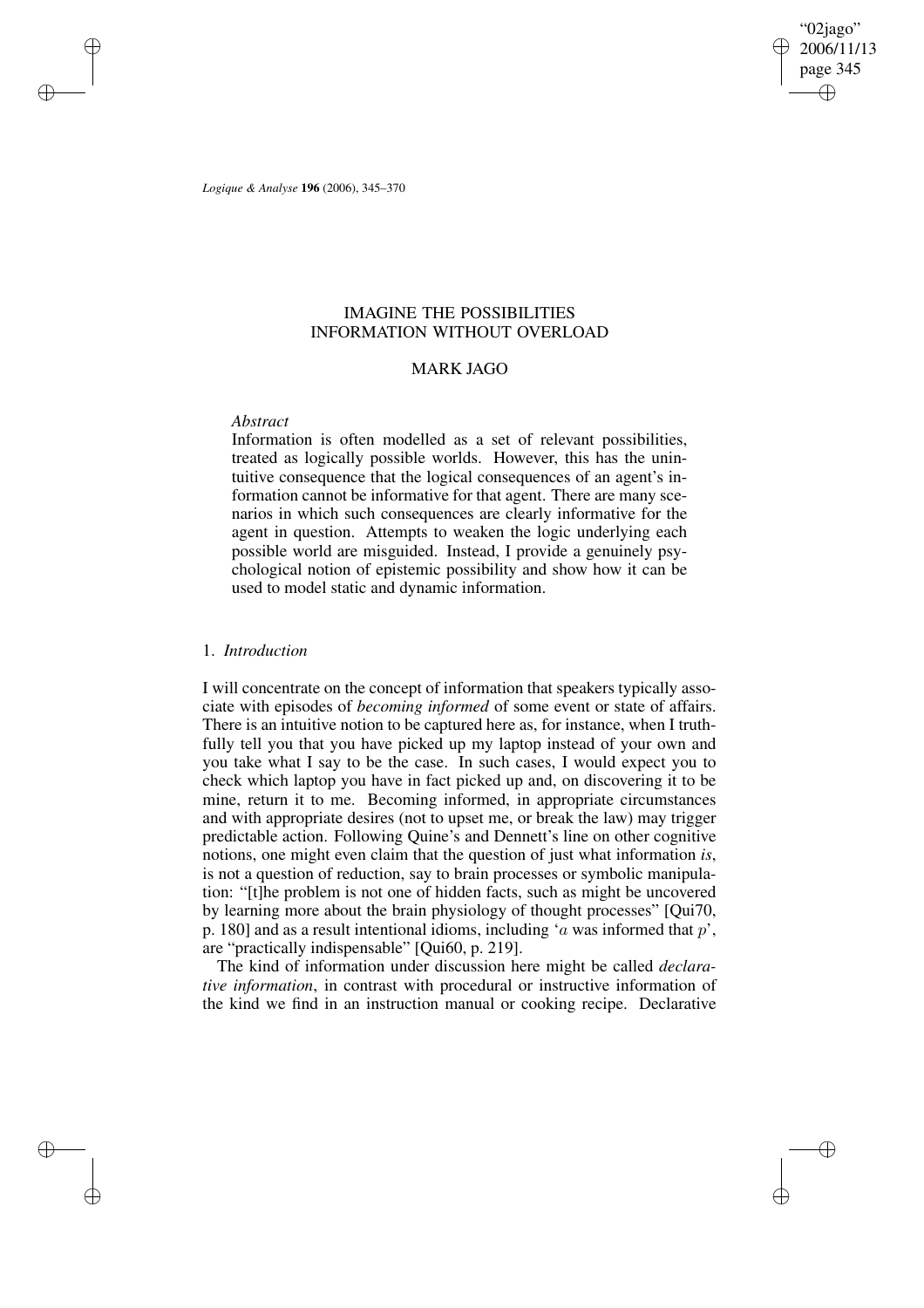"02jago" 2006/11/13 page 346 ✐ ✐

✐

✐

346 MARK JAGO

information is *alethically qualified* [Flo05a, p. 3], i.e. expressions of declarative information are truth-apt.<sup>1</sup> There are conflicting intuitions concerning declarative information. One is that a set of premises must contain all of the information contained in their consequences. On this view, as Wittgenstein has it, "there can *never* be surprises in logic" [Wit22, §6.1251]. Information is an objective phenomenon, such that there may be information that no one could ever cognize (because, for example, of the total number of fundamental particles that exist in the universe — just pick a propositional tautology containing more propositional letters than this). On the other hand, we have the intuition just mentioned, that becoming informed disposes an agent with appropriate desires to act in a certain way. This is only possible if the agent could, given its cognitive limitations, realize that it was so informed.

The former intuition concerns a static notion of an information state, the latter a dynamic one (or, as Floridi makes the distinction elsewhere in this volume, we have *statal* and *actional* notions of information [Flo06]). Intuitively, the two should be connected by the principle that the dynamic notion of information is no more than the disposition to update one (static) information state to another. There is a notion of information that does not conform to this principle: that of, say, a book containing the information that  $p$ , for one cannot inform a book. The difference here is that the sense of information appealed to is not a cognitive sense. Nevertheless, we should only say that a non-cognitive system (such as a book) contains information when it is able, potentially, to effect a change in a cognitive information state (i.e. by being read). It is the cognitive notion of information that I am concerned with here.

# 2. *Information Update*

One of the key directions in the logical analysis of information is to treat the information that an agent has as the set of all relevant possibilities that she entertains (e.g. [VB03]). If agent a has the information that  $p \vee q$ , but a's information does not indicate which disjunct is true, then there are three relevant ways the world could be, for all the information that  $a$  has. There are worlds in which  $p$  is true but  $q$  false, worlds in which  $q$  is true but  $p$  false and worlds in which both are true. Assuming negation behaves classically, we may talk of the three kinds of possibilities as  $p \neg q$  worlds,  $\neg pq$  worlds and  $pq$  worlds. Suppose that the agent is then informed that  $p$  is false, in

<sup>1</sup> Perhaps declarative information is not so different from non-declarative information. In order to comprehend the question, 'is it the case that  $p$ ?', one must first know what information the declarative sentence 'p' conveys. Similarly, one must know what information 'p' contains in order to follow the instruction: 'make it the case that  $p$ !'

✐

✐

✐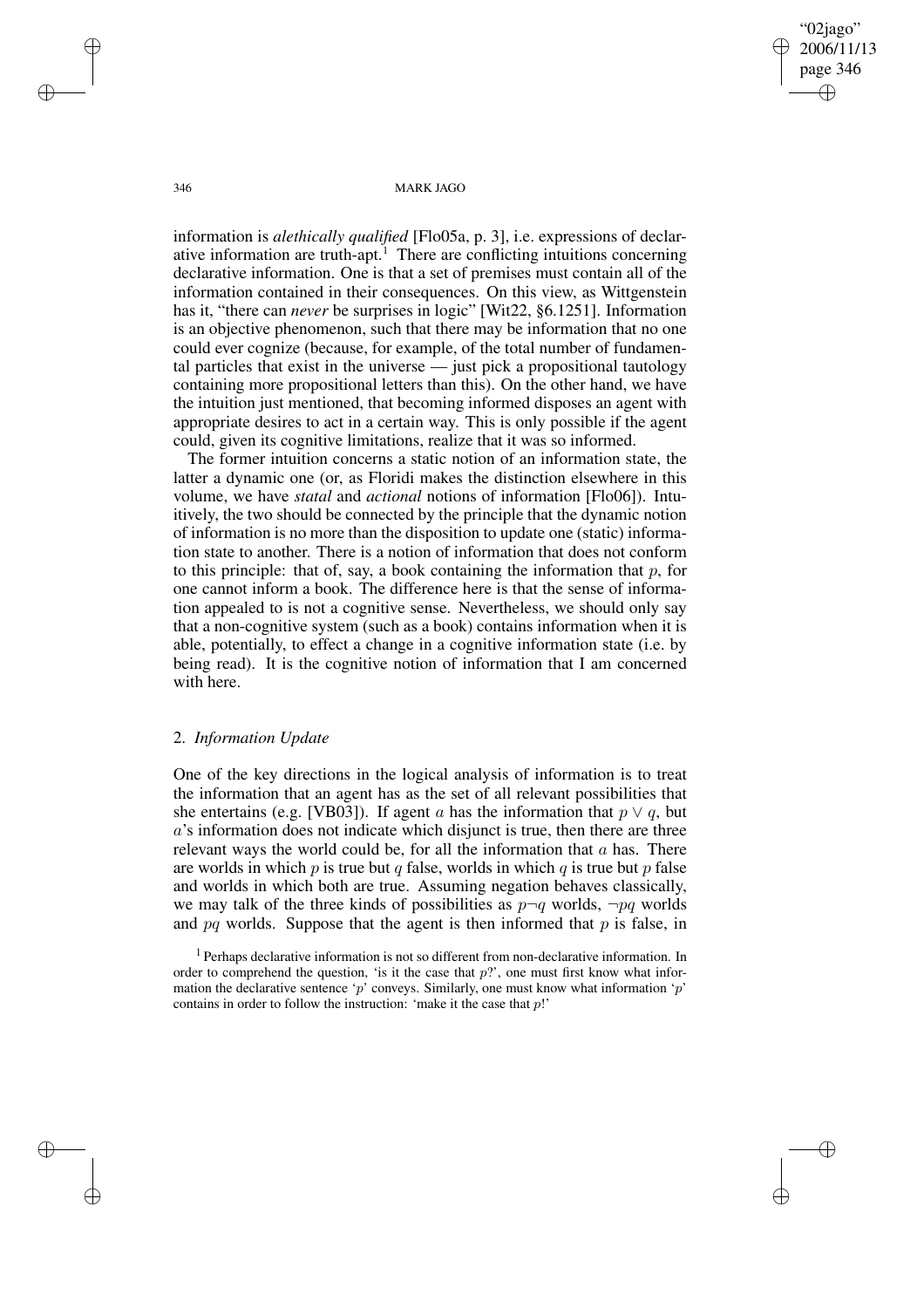### IMAGINE THE POSSIBILITIES (INFORMATION WITHOUT OVERLOAD) 347

"02jago" 2006/11/13 page 347

✐

✐

✐

✐

the sense that a accepts the information as true. Then both the  $p\neg q$  and pq worlds are ruled out of a's considerations. The only candidates for how the world could be, given the information that a has, are then the  $\neg pq$  worlds. For any agent in  $a$ 's initial information state, containing the information that  $p \vee q$ , the additional information that  $\neg p$  also contains the information that q, just as we would expect; see figure 1.

✐

✐

✐

✐



Figure 1. Updating by  $\neg p$ 

As mentioned in the introduction, we have both a static and a dynamic notion of information. We might contrast *being* informed that p, in the sense that the agent in question has the information that  $p$ , with *becoming* informed that  $p$ , which is an active, dynamic process. Throughout, I will use 'being informed that  $p'$  as a synonym for 'having the information that  $p'$ . In the former category, we have the *informational state* of agent a at a particular time. This is modelled by saying that the information which a has does not discriminate between certain kinds of worlds: if a has the information that  $p \lor q$ but not that p or that q, then a cannot tell whether the actual world is a  $\neg pq$ world, a p¬q world or a pq world. These types of worlds are *epistemically indistinguishable* for agent a, modelled formally as a relation  $\sim_a$  between possible worlds, such that  $w_1 \sim_a w_2$  means that a's information does not distinguish between  $w_1$  and  $w_2$ . If  $w_1$  differs from  $w_2$  in that r is true at the former but not the latter, then  $w_1 \sim_a w_2$  implies that a's information state does not include the information that r, or that  $\neg r$ . An information state, then, is modelled by a class of worlds which the agent cannot distinguish between.

Intuitively, the larger this class of indistinguishable worlds is, the less information the agent possesses. Information is a resource that an agent can use to discriminate the actual world from merely possible ones. Our dynamic sense of information, then, is a narrowing of the class of indistinguishable worlds. Genuine information never excludes the actual world in this process, if it were there to begin with, but misinformation may cause a trusting agent to consider things to be other than they actually are. It is the information contained in a declarative utterance that causes this change in an agent's information state. Therefore, we may model the informational content of the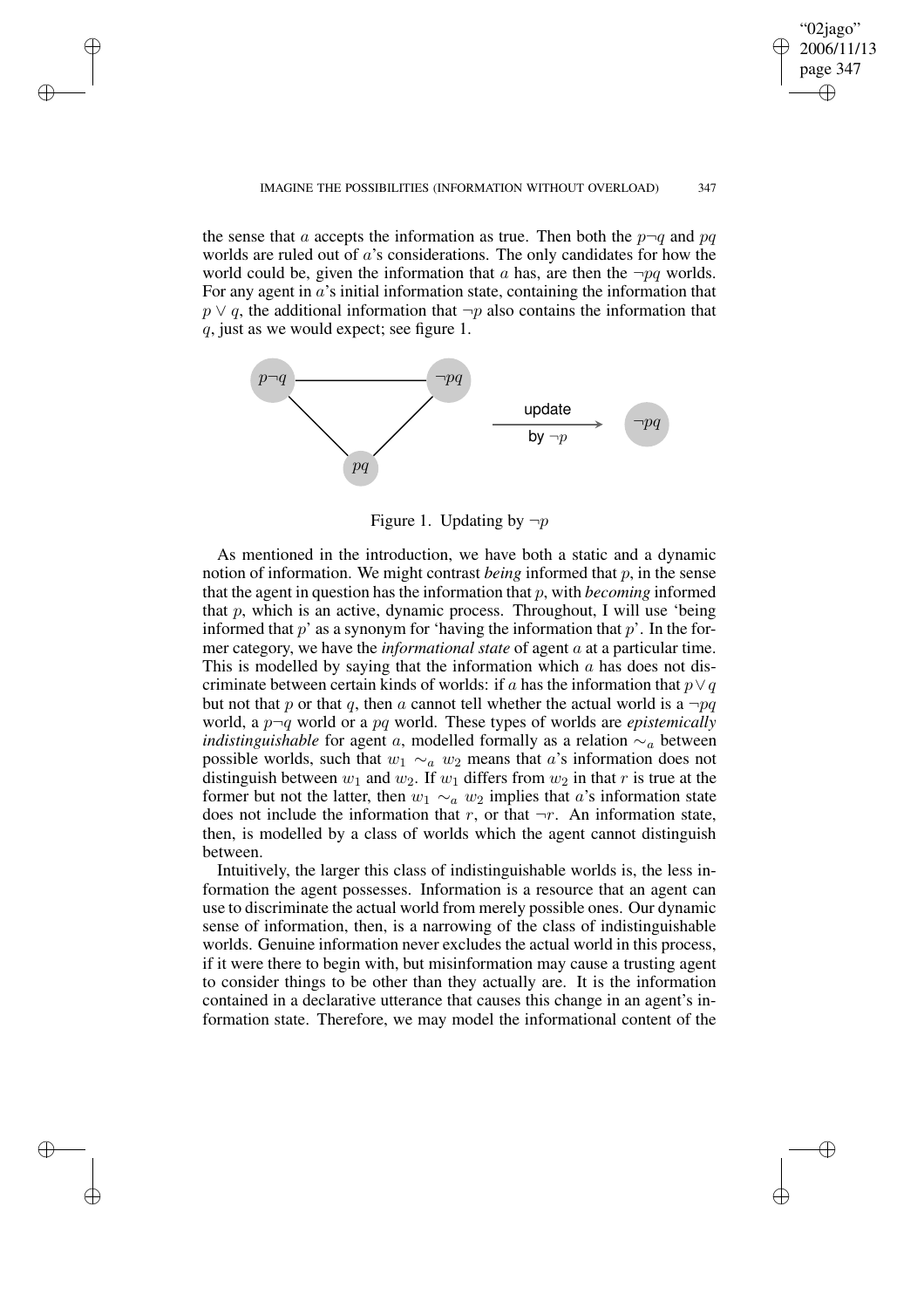"02jago" 2006/11/13 page 348 ✐ ✐

✐

✐

### 348 MARK JAGO

assertion that p as an update on agent a's indistinguishability relation  $\sim_a$ such that, after the update,  $a$  can distinguish those worlds in which  $p$  holds from those in which it does not.

It should be pointed out that the kind of world we have been discussing cannot be the traditional philosophical notion of a metaphysically possible world. For example, it is informative to learn that water is  $H_2O$  and yet, since this is a true identity statement, it is a necessary truth. 'Water is  $H_2O$ ' holds in all possible worlds that contain water (see [Kri80]). But if it is informative to an agent that water is  $H_2O$ , they must have previously entertained the possibility of water and  $H_2O$  being distinct. It is common to term such possibilities *epistemic possibilities* (e.g. [Hin62]), but it is not often remarked just how different from genuine, metaphysical worlds such possibilities actually are, either in Lewis' sense of genuine concrete entities [Lew86] or Kripke's more parsimonious notion of *ways the world could have been*. I will return to this line of thought in section 5 — suffice to say here that the terminology *worlds* is rather misleading. The logical points that we take to be epistemic possibilities can only be just that — logical points, and hence we can obtain at most a formal model of information. An *account* of what information is remains parasitic on a genuine account of epistemic possibility.

This account of informational content is analogous to the theory of knowledge update. Following Hintikka [Hin62], a static account of knowledge can be given in terms of the worlds that an agent cannot distinguish between. Agent a knows that  $\phi$  in a state s iff  $\phi$  is true at all states s<sup>'</sup> which a cannot distinguish from s. Gaining new knowledge is thus a matter of restricting indistinguishability between worlds, i.e. of restricting  $\sim_a$ . Modelling the information contained within the assertion that  $p$  is a similar exercise to modelling the change in  $a$ 's epistemic state when it comes to know that  $p^2$ .

In the remainder of the paper, I will investigate an unintuitive consequence of this framework: an agent cannot be informed about the consequences of its knowledge and logical truths cannot be informative. In section 3, I will argue that this is unacceptable. However, the problem cannot be avoided by weakening the underlying logic (section 4). The problem is not to be located within the analysis of information itself. Rather, the problem arises with a false conception of epistemic possibility, which also plagues epistemic logic. I propose an alternative notion of epistemic possibility in section 5 and show how it results in an improved account of information.

 $2$  There are, however, a number of differences between information and knowledge, principally that one can be informed that  $p$  without knowing that  $p$ , even if one holds that information must be true, e.g. [Flo05a]. Stopped clocks may be informative twice a day, but never give rise to knowledge of the time. Those who do not hold that information must be true may make the analogy between informational content and the change in an agent's belief state, rather than its state of knowledge.

✐

✐

✐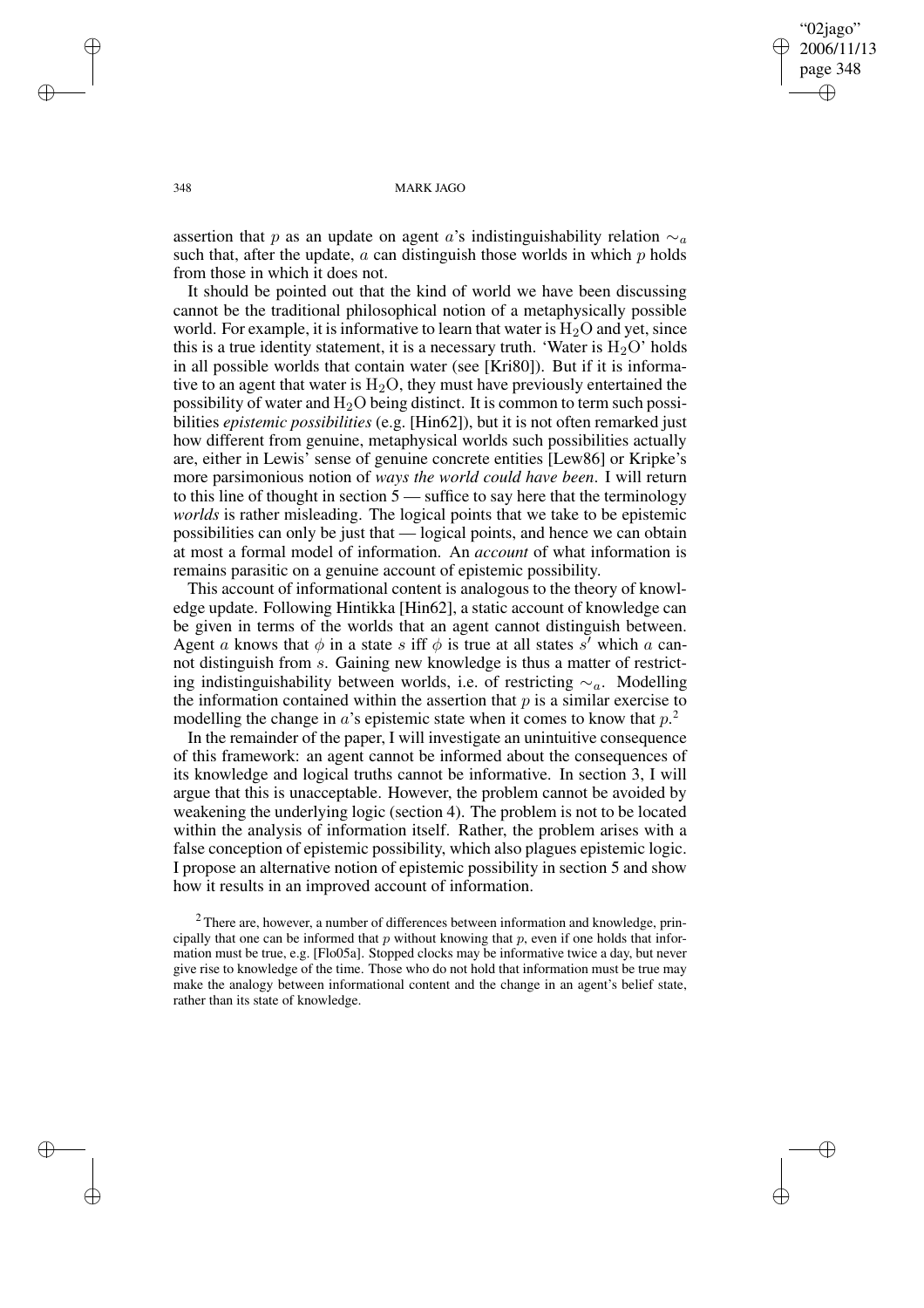## 3. *Informative Inference*

✐

✐

✐

✐

Let us say that a sentence  $\phi$  is informative for an agent a when an utterance of  $\phi$  could cause a change in a's information state. Now consider the following two cases:

- 1. Suppose a is informed that  $\phi \to \psi$  and that  $\phi$ . Can  $\psi$  then be informative?
- 2. Suppose  $\phi \rightarrow \psi$  is valid. If a is informed that  $\phi$ , can  $\psi$  then be informative?

According to the account of *being informed* as an indistinguishability relation ∼ on worlds, and of *becoming informed* as an update on ∼, the answer to both questions is *no*. In the first case, after becoming informed that  $\phi \rightarrow \psi$ and that  $\phi$ , a first excludes all worlds in which  $\phi \wedge \neg \psi$  is true, and then excludes worlds in which  $\neg \phi$  is true. There only remain worlds at which  $\psi$ is true; hence becoming informed that  $\psi$  produces no update effect. This is a case of closure under *informed* implication. Suppose an agent has the information that  $\phi \to \psi$ . Then being informed that  $\phi$  implies being informed that  $\psi$  and becoming informed that  $\phi$  implies becoming informed that  $\psi$ . As a consequence, being informed that  $\phi$  is analyzed as exactly the same state as being informed that  $\psi$ , and becoming informed that  $\phi$  as the same event as becoming informed that  $\psi$ , whenever the agent has the information that  $\phi \leftrightarrow \psi$ .

In the second case, a is informed that  $\phi$ , so excludes worlds where  $\neg \phi$ holds. But since  $\phi \rightarrow \psi$  is valid, it holds at all worlds, hence  $\psi$  also holds at all worlds which a considers possible. Then updating by  $\psi$  produced no change in the worlds that a considers possible, hence  $\psi$  has no informative content over and above  $\phi$ . This is a case of closure under *valid* implication. As a consequence, being informed that  $\phi$  is necessarily the same state of information as being informed that  $\psi$ , and becoming informed that  $\phi$  is necessarily the same event as becoming informed that  $\psi$ , whenever  $\phi$  and  $\psi$  are logically equivalent.

This has been termed the problem of *information overload*. 3 If an agent is informed that  $\phi$ , it is also informed of the infinite number of sentences that follow logically from  $\phi$ . Thus the consequences of a set of sentences  $S$  contain at most the informational content that the sentences in  $S$  themselves contain. The view is very much that the conclusion is contained in the

3 In the case of knowledge, rather than information, the problem is termed *logical omniscience*. See [Sta91, Whi03] for discussions of this related problem.

page 349 ✐

✐

"02jago" 2006/11/13

✐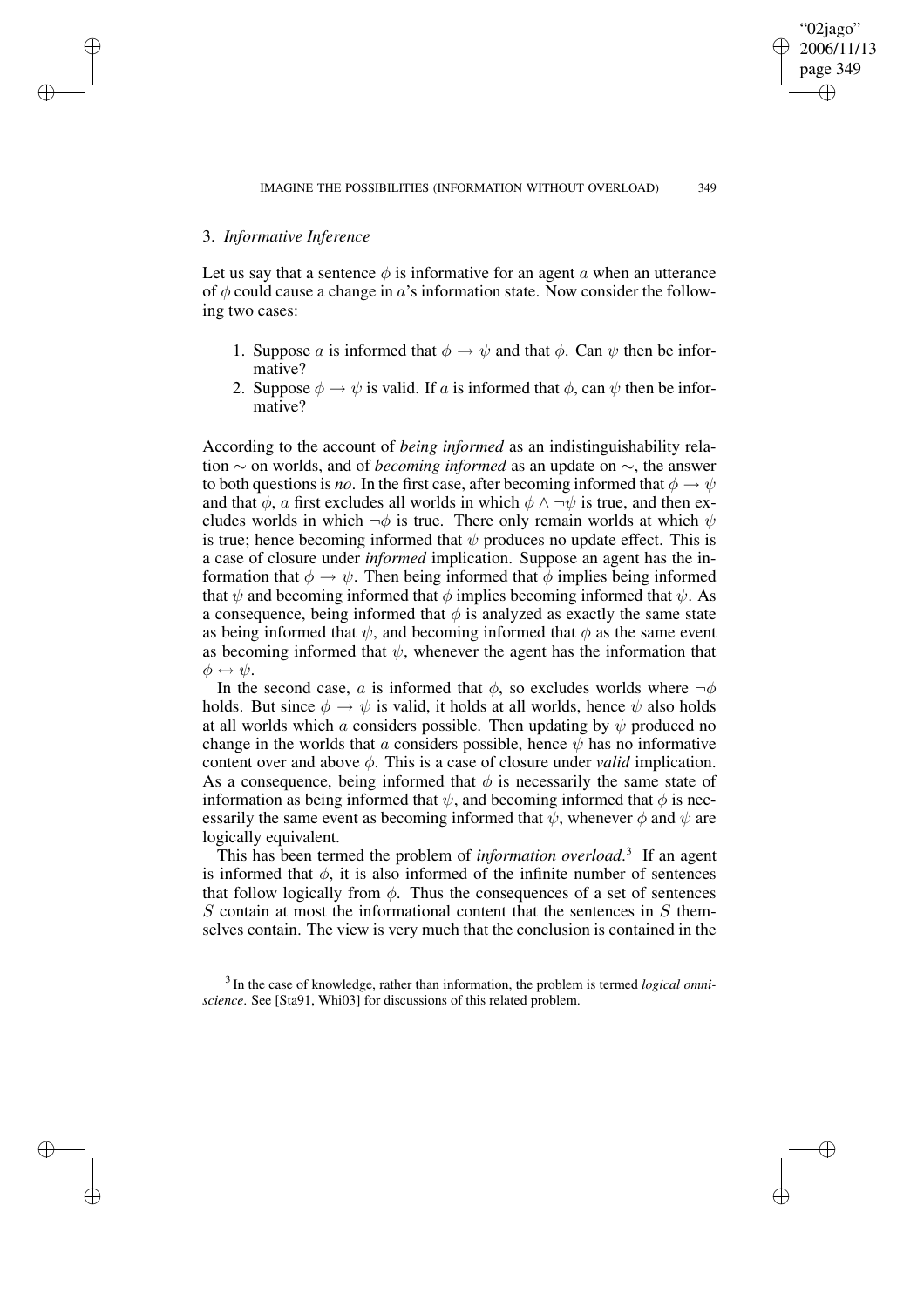"02jago" 2006/11/13 page 350 ✐ ✐

✐

✐

### 350 MARK JAGO

premises. So long as we remain within the possible worlds framework, information overload in some form or another cannot be avoided. Both closure under informed implication and under valid implication are present in the weakest normal logic of information, K.<sup>4</sup> In the case of knowledge, rather than information, many find this consequence of the possible worlds framework implausible. Hintikka explicitly says that there are  $a, \phi, \psi$  such that a knows that  $\phi$ ,  $\phi$  logically implies  $\psi$  and yet a does not know that  $\psi$  [Hin75, p. 476]. The question to be discussed, then, is whether the same holds of being and becoming informed.

As a special case of closure under valid implication, this account of information implies that tautologies cannot be informative at all. According to Floridi [Flo05b], "most philosophers agree that tautologies convey no information at all." This is partly because the informativeness of a statement is often linked to how likely that statement is to be true, such that the informativeness of  $p$  is inversely related to the subjective probability of  $p$ . Thus tautologies, which have a probability of 1, are completely uninformative.<sup>5</sup> Floridi defends this conception elsewhere in this volume, calling tautologies "empty" of informational content: "If the information that  $p$  is "empty"  $\ldots$  as it is the case of e.g. a tautology  $\ldots$  then a can hold the (empty) information that  $[p]$ , but cannot be informed by receiving it" [Flo06]. Wittgenstein expressed a somewhat similar idea in the *Tractatus* in saying that tautologies literally lack sense (are *sinnlos*). Saying that  $\phi$  logically implies  $\psi$  literally says nothing (although it does *show* something, namely that  $\psi$ follows from  $\phi$ ) [Wit22, §§4 ff]. If one wants to know whether to take an umbrella, it is completely uninformative to be told that either it is raining or it is not.

However, this last example, which seemingly highlights the informational emptiness of tautologies, is a sentence whose tautological nature could be recognized by any competent speaker of the language. But consider the following example. If a sentence is a tautology, then the fact that it is a tautology is also a tautology (of the metalanguage, rather than the object language). The sentence ' $\phi$  is a tautology' is true precisely when  $\phi$  can be derived in the propositional calculus. It follows that  $\phi$  is a tautology'

<sup>4</sup> It is possible to use the weaker Scott-Montague semantics to model information, according to which ∼ relates *sets* of worlds, but then one loses the intuition about information update as a restriction of epistemic possibility. Besides, information remains closed under equivalent sentences, itself a form of information overload.

<sup>5</sup> This has the unintuitive consequence that contradictions have maximum informational content. This is known as the Bar-Hillel-Carnap paradox, discussed in [Flo04]. Bar-Hillel and Carnap remark that contradictions are "too informative to be true" [BH64, p. 229]. The problem can be avoided by taking informativeness to imply truth [Flo04], although the elegance of the mathematical model is then lost.

✐

✐

✐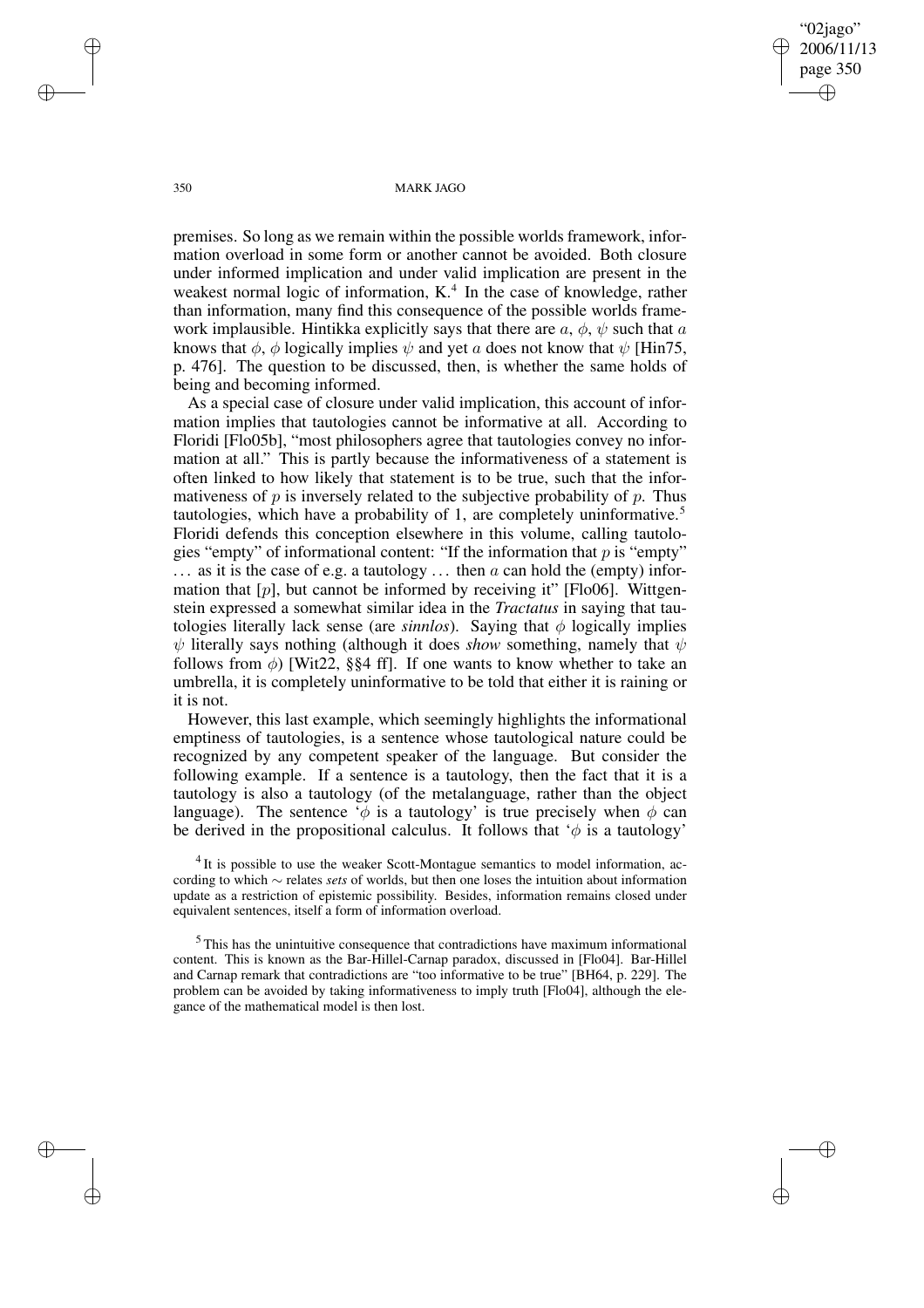"02jago" 2006/11/13 page 351

✐

✐

✐

✐

cannot be informative. If true, it is 'empty'; if false, it is misinformation. However, for someone who does not recognize the tautological character of some complicated sentence  $\phi$ , it may well be informative to learn that  $\phi$  is a tautology. A simple example is of a student, sitting a logic exam, asked to say which of the sentences written on the exam paper are tautologies. Given that students frequently get the answer to such questions wrong, our student may certainly find it helpful to have the answers. But how could the answers be *helpful* if they are not *informative*?

✐

✐

✐

✐

In the remainder of this section, I describe several cases that highlight how a consequence  $\psi$  of information an agent already possesses can nevertheless be informative. In these scenarios, the only sensible explanation of the agent's behaviour will be: the agent learnt something new and, in so learning, became informed.

*Scenario 1* Genuine mathematical theorems are true in all possible worlds, so that discovering a proof for a theorem should not be informative (or rather, it may be informative that one can write a proof in *this* way, but not that the theorem is true). But this is at stark odds with the way mathematicians behave. For example, Andrew Wiles reports a moment in 1986:

Casually in the middle of a conversation [a] friend told me that Ken Ribet had proved a link between [the] Taniyama-Shimura [hypothesis] and Fermat's Last Theorem. I was electrified. I knew that moment that the course of my life was changing. [Wil06]

What was the source of this electrifying moment? We would say that the cause was the friend's informing Wiles of the link. Wiles gained new information — necessarily true, *a priori* information — which allowed him to continue (and eventually complete) his proof of Fermat's Last Theorem. Lest we be tempted to think that there was really no new information here, here is the analogy that Wiles himself used to describe the process of completing the proof:

You enter the first room of the mansion and it's completely dark. You stumble around bumping into the furniture but gradually you learn where each piece of furniture is. Finally, after six months or so, you find the light switch, you turn it on, and suddenly it's all illuminated. You can see exactly where you were. [Wil06]

Being able to see objects previously hidden is a paradigmatic case of perceptual information; Wiles' metaphor of illumination explicitly links this type of information acquisition to the psychology of mathematical discovery.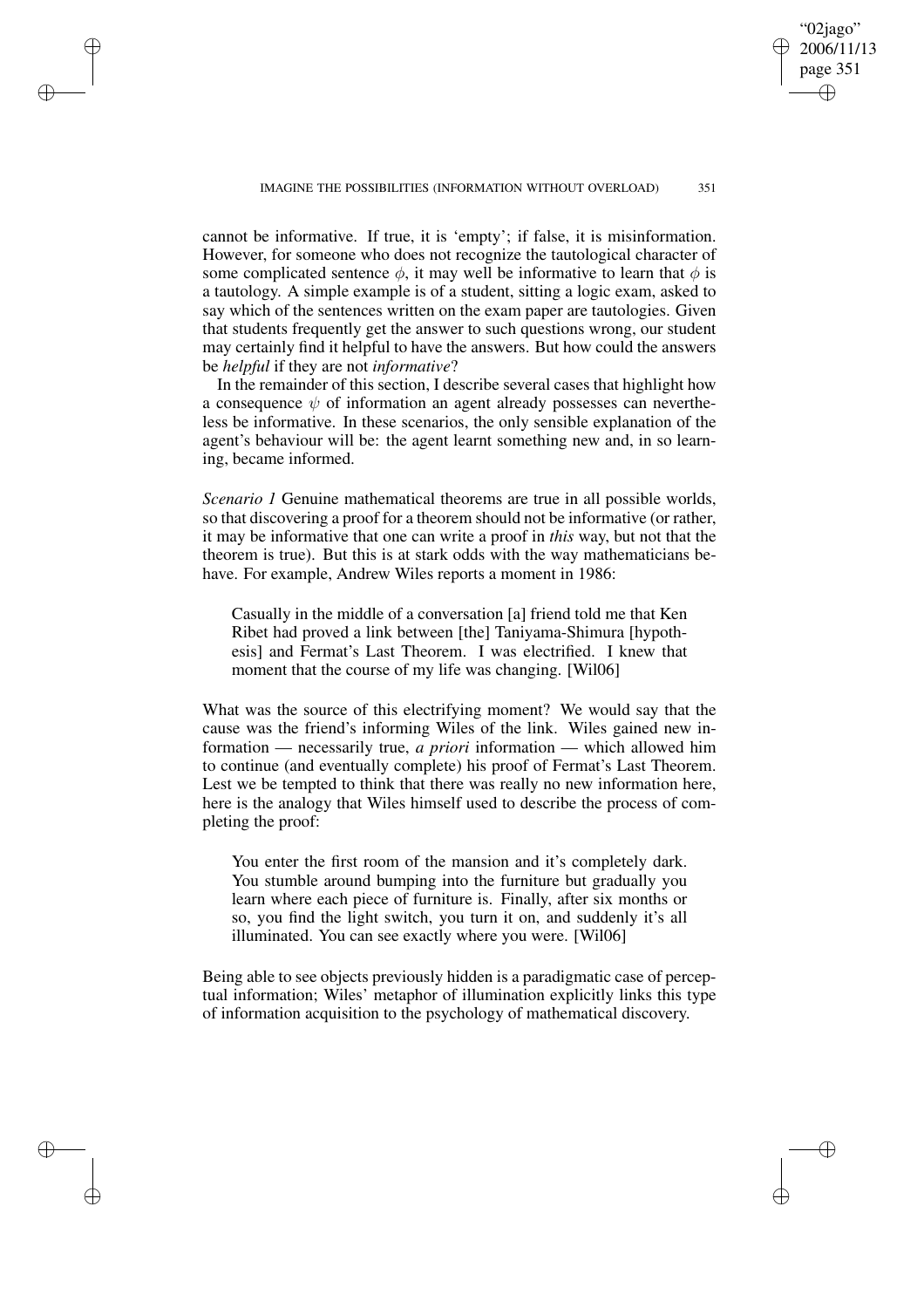"02jago" 2006/11/13 page 352 ✐ ✐

✐

✐

352 MARK JAGO

*Scenario* 2 Early in the summer of 1902, the second volume of Frege's *Grundgesetze der Arithmetik* was in press. In the *Grundgesetze*, Frege sets down his logicist principles and attempts to derive arithmetic from the stable foundations of his logic. Russell's famous letter to Frege of June 16 pointed out that Frege's system was inconsistent. Basic Law  $V$  — the abstraction principle, stating that any concept determines a set — had allowed Russell to derive a contradiction similar to the one Burali-Forti had discovered in 1897.<sup>6</sup> Frege immediately began asking questions: "Is it always permissible to speak of the extension of a concept, of a class? And if not, how do we recognize the exceptional cases?" [Fre64, p. 127]. It is evident that Frege's viewpoint had changed completely by 1903. How are we to explain his change of mind? Frege explicitly tells us that his worries were "raised by Mr Russell's communication" [Fre64, p. 127]. We would most naturally say that Russell *informed* Frege of the paradox contained within Basic Law V and that it was *becoming informed* of this that caused Frege to abandon logicism.

*Scenario 3* Formal verification *via* model checking is a technique extensively used in industry as a way of checking that certain properties hold of a system at the design stage. A formal model of the system is developed and used to check whether it satisfies a certain property, for example, that two users can never access the same account at the same time, or that the algorithm can never enter a cycle from which it will never exit. Even in seemingly simple systems, the number of possible states of the system can be enormous, which is why a formal tool for checking through all such states is required. It has often been the case that model checking has shown up unexpected flaws in the design, which then has to be rethought. Suppose we have a design that we wish to test and a formal model has been build. We might think that our system can never enter a state at which property  $\phi$  holds. What then is the purpose of model checking whether  $\phi$  is satisfied by the model? Model checking *verifies* that either  $\phi$  holds or does not. It is therefore natural to say that the model checker will output *information* as to whether our design is as safe or reliable as we hope it is. If there is a flaw in our design, the model checker will *inform* us of this.

✐

✐

✐

<sup>&</sup>lt;sup>6</sup> Russell discovered his paradox in the late spring of 1901 and describes the effect his discovery had on him: "At first I supposed that I should be able to overcome the contradiction quite easily, and that probably there was some trivial error in the reasoning. Gradually, however, it became clear that this was not the case" [Rus69].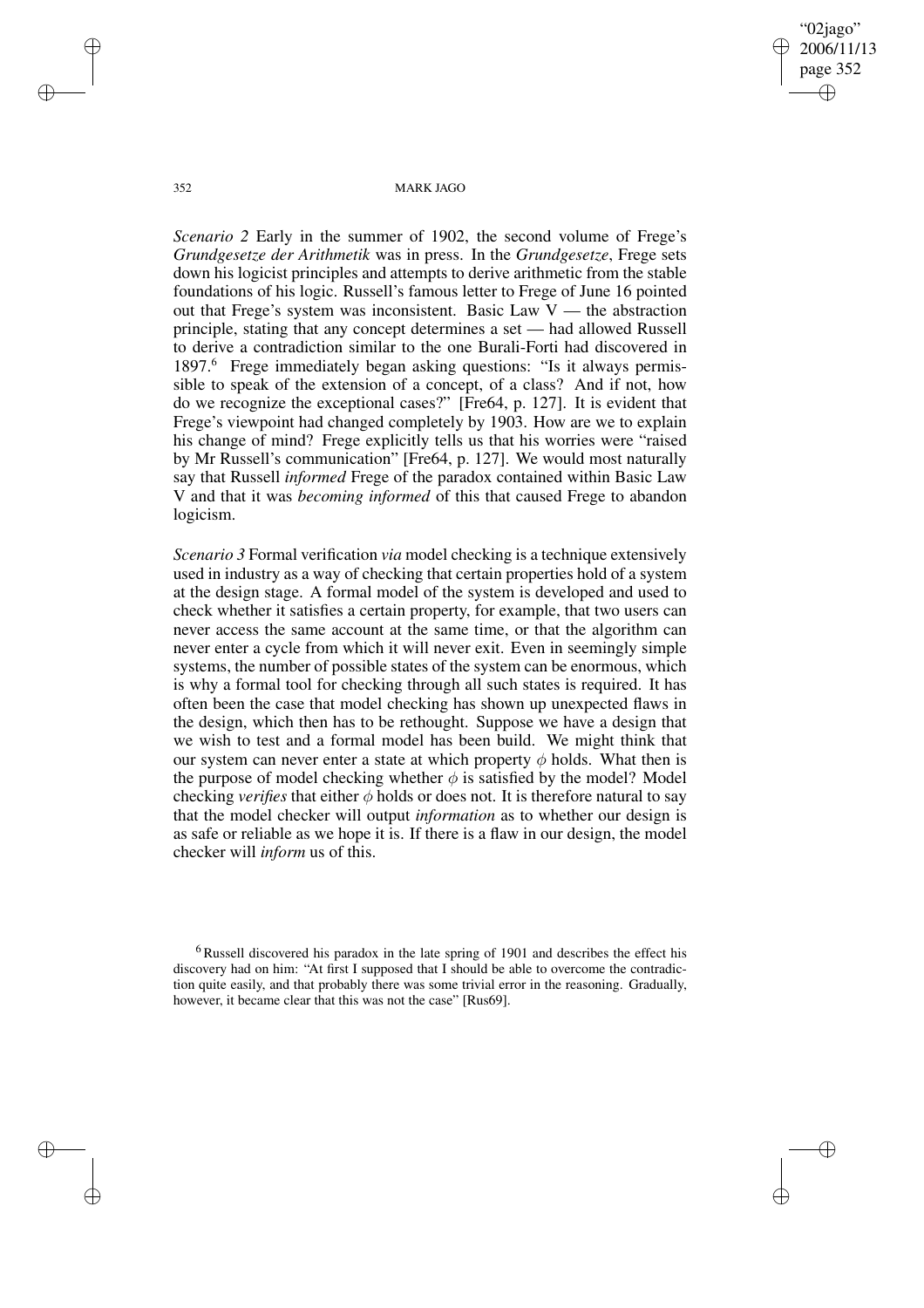"02jago" 2006/11/13 page 353

✐

✐

✐

✐

All of these scenarios are examples of either case 1 or 2 above. They are cases in which someone is genuinely informed by sentences which, according to the possible worlds account of information discussed above, have no right to be called informative. We can only conclude that there is something wrong with the update model of information.

## 4. *Avoiding Information Overload*

✐

✐

✐

✐

It is instructive to cast the problem of information overload along the lines of Hintikka's analysis in  $[Hin75]$ :<sup>7</sup>

- 1. 'a is informed that  $\phi$ ' is true at w iff  $\phi$  is true at every world indistinguishable from  $w$ ;
- 2. There are a,  $\phi$ ,  $\psi$  such that a is informed that  $\phi$ ,  $\phi$  logically implies  $\psi$  and yet  $\psi$  can be informative for a;
- 3. A sentence is logically true iff it is true at every logically possible world;
- 4. All worlds related by ∼ are logically possible.

(1–4) are clearly inconsistent; I call this *Hintikka's problem*. In the case of knowledge, Hintikka immediately argues that (2) is not the culprit [Hin75, p. 476], that is, there really are such sentences, so related. Instead, he proposes to reject (4) and claim that not all such worlds are logically possible: "the source of the trouble is obviously the last assumption (4) which is usually made tacitly, maybe even unwittingly. It is what prejudices the case in favour of logical omniscience" [Hin75, p. 476] and hence of information overload. Hintikka's reason for supposing that indistinguishable worlds need not be logically possible is as follows.

Just because people . . . may fail to follow the logical consequences of what they know *ad infinitum*, they may have to keep a logical eye on options which only *look* possible but which contain hidden contradictions. [Hin75, p. 476]

The worlds that  $a$  cannot differentiate between should not be thought of as giving us the possibilities left open by the information that  $a$  has. Rather, they should give us the *apparent* possibilities — apparent, that is, given a's ability to follow the logical consequences of the information she has.

<sup>7</sup> Hintikka is concerned with the problem as it arises in the case of knowledge, which I have adapted for the case of information here.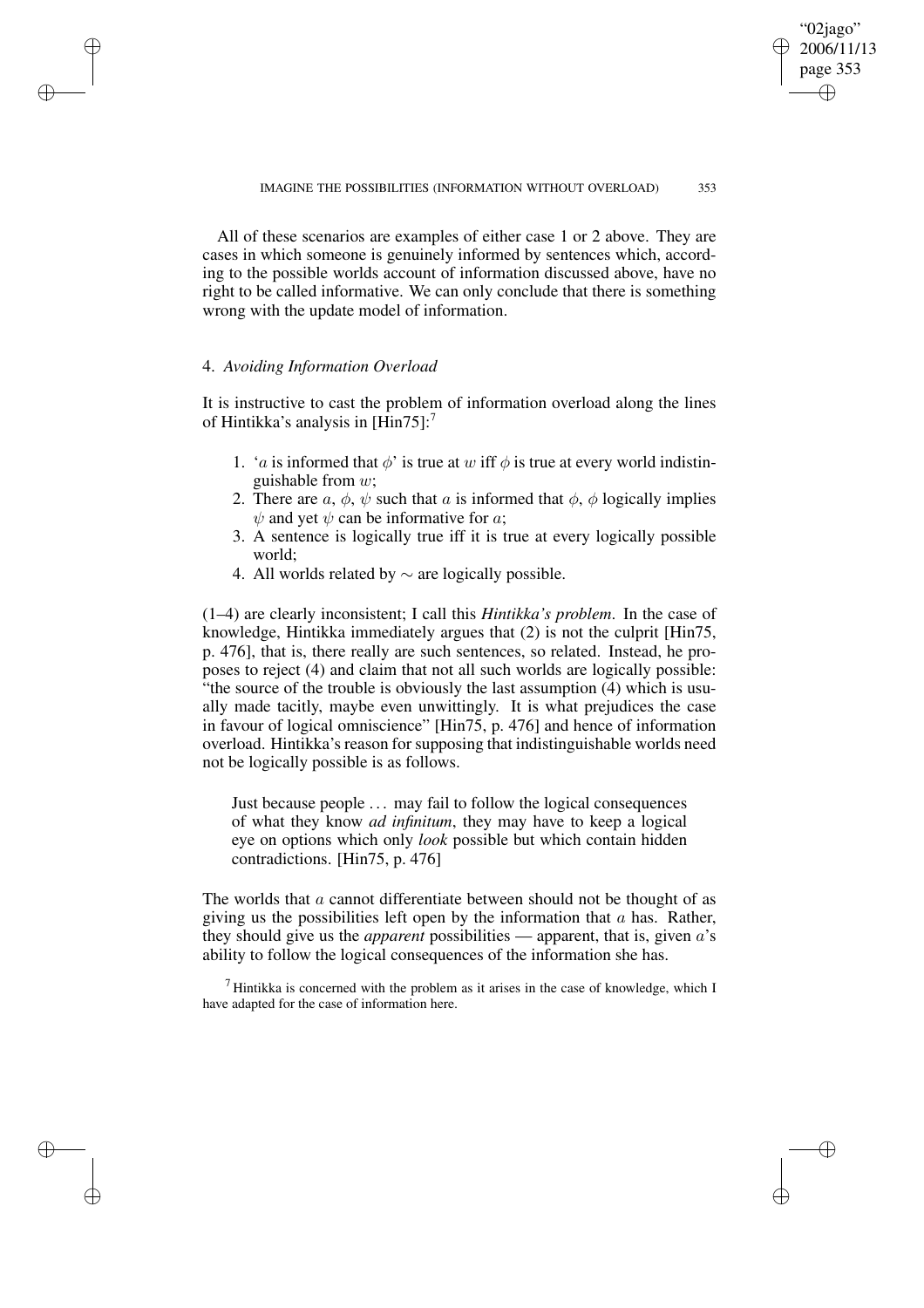"02jago" 2006/11/13 page 354 ✐ ✐

✐

✐

### 354 MARK JAGO

Hintikka devotes the remainder of his article [Hin75, pp. 477–483] to describing *impossible possible worlds*, logical models that are inconsistent from a classical point of view, but "so subtly inconsistent that the inconsistency could not be expected to be known (perceived) by an everyday logician, however competent" [Hin75, p. 478]. $8$  Suppose an agent considers the sentences satisfied by such a model to state genuine possibilities. That agent will thereby be taking some impossibilities to be possible and, in doing so, will not have all valid sentences in her information state. We therefore have some handle on her logical competence, depending on the degree to which contradictions in the model manifest themselves.

The details of such models are provided by Rantala in [Ran75], where he uses the term *urn models*. The domain is conceived of as a huge urn from which individuals may be drawn (the urn metaphor is taken from elementary probability theory). Sequences of quantifiers embedded one within the scope of another are restrictions on draws from the urn. A classical model is one in which the contents of the urn remains constant between draws; such models are known as *invariant* models. Rantala then considers *changing* models, whose urn has a mechanism attached that can alter the contents from one draw to the next. In this way, sentences that are classically invalid can nevertheless be satisfied by an urn model. The level of inconsistency in an urn model is viewed as the number of draws made before a change in the available individuals. Suppose the largest number of nested quantifiers in a sentence  $\phi$  is d (d is said to be the *depth* of  $\phi$ ). If the domain/urn in a model  $M$  remains constant for at least the first  $d$  draws,  $M$  will agree with classical models as to the validity or logical falsehood of  $\phi$ . Such models are called d-invariant.

Hintikka's idea is to use the parameter d as a measure of an agent's logical competency, for sentences with deeply embedded quantifiers are harder to understand than those without. The more competent the agent, therefore, the larger the value of  $d$ . An agent whose competency is  $d$  will be able to recognize the validity of all valid sentences whose depth does not exceed d, but might get it wrong in the case of more complex sentences. By taking possible worlds to be urn models, the update account can explain how a sentence  $\phi$  with quantifier depth  $d' > d$  can be informative to an agent a whose competence is d, even when  $\phi$  follows from information that a already has. There will be worlds that a considers possible at which  $\phi$  is false (these are the d''-invariant models, where  $d < d'' \leq d'$  so that, on becoming informed that  $\phi$ ,  $\sim_a$  is updated to exclude these worlds.

<sup>8</sup> The terminology 'impossible possible worlds' is perhaps not the most advisable. Better suggestions include *nonclassical* in [Cre72, Cre73] and *nonstandard* in [RB79]. Levesque claims a different methodology in [Lev84], using a notion of a *situation* (although Levesque's *situations* are remarkably similar to Cresswell's *nonclassical worlds* [Cre72, Cre73]).

✐

✐

✐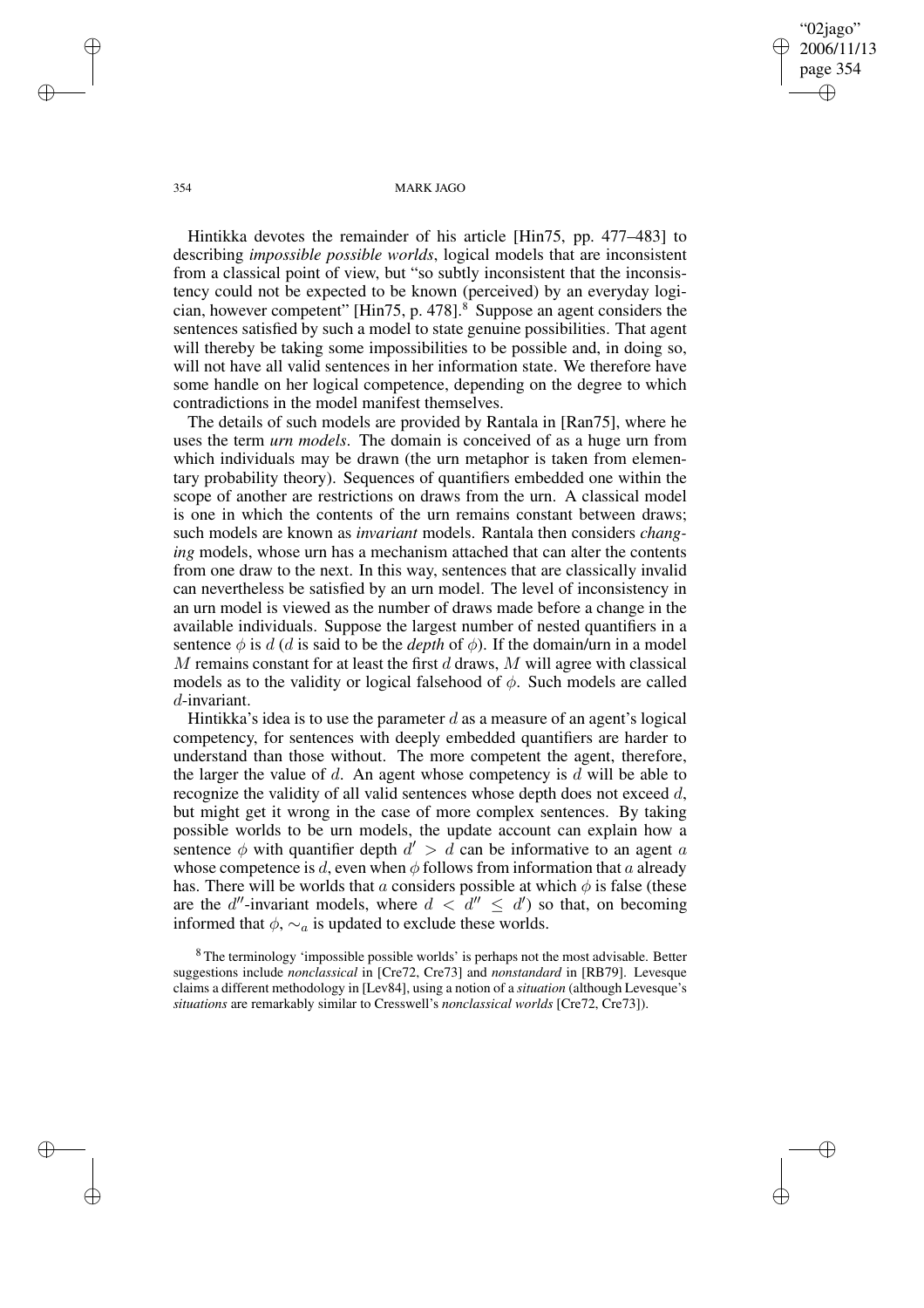#### IMAGINE THE POSSIBILITIES (INFORMATION WITHOUT OVERLOAD) 355

✐

✐

✐

✐

"02jago" 2006/11/13 page 355

✐

✐

✐

✐

However, for any particular  $d$ , an agent's information state either includes *all* or *no* valid sentences of depth d. If its competence is no less than d, then all valid sentences of depth  $d$  are 'empty' of information. Assuming our agent has rudimentary logical competency, *all* valid sentences containing no embedded quantifiers, including all propositional tautologies, are empty of information for that agent. Thus neither depth-1 formulae nor propositional tautologies can ever be informative. Moreover, at least *some* complex sentences (say of quantifier depth  $d$ ) are likely to be informative for an agent, but this should not prohibit the agent from having previously been informed of *any* valid sentence of that depth.<sup>9</sup> Thus, Hintikka's solution does not avoid these unintuitive consequences in the case of information.

There are other approaches which share Hintikka's feeling that (4) is the problematic premise in Hintikka's problem, i.e. epistemic possibilities need not be treated as classical logically possible worlds. They also retain Hintikka's notion that each epistemic possibility must be some kind of logical model, but with a notion of consequence that is weaker than in classical logic. Cresswell [Cre73] describes *nonclassical worlds*, which are essentially based on a paraconsistent logic, where negation behaves in nonstandard ways such that the truth of  $\phi$  does not necessarily exclude the truth of ¬φ. A 4-valued approach to truth underlies Levesque's logic of *explicit belief* [Lev84], which is based on Belnap's 4-valued logic [AB75]. A similar account is given by Fagin, Halpern and Vardi in [FHV90], whose semantics is based on relevant logic (see e.g. [DR02]). What all these approaches have in common is that not all classical tautologies hold at all worlds, allowing the satisfaction clause for 'a is informed that  $\phi$ ' to be given in terms of indistinguishable worlds without generating Hintikka's problem. As a consequence, we have an account of worlds that can be used in the update account of information to model an agent genuinely becoming informed about some (classical) consequence of information it already possesses.

However, a version of Hintikka's problem can be generated relative to whatever logic underlies such worlds. Suppose that this logic is  $\Lambda$ . If  $\Lambda$  has infinitely many theorems, the following is likely to be true:

2'. There are  $a, \phi, \psi$  such that a has been informed that  $\phi, \phi$  A-entails  $\psi$ and yet  $\psi$  is informative for a.

Yet,  $\psi$  will be true at all such worlds and so (2') comes out false. Substituting (2 0 ) for (2) generates a contradiction similar to Hintikka's problem. As a consequence, any agent who has been informed that  $\phi$  cannot possibly be

<sup>9</sup> Similar examples are discussed in [Jag06a].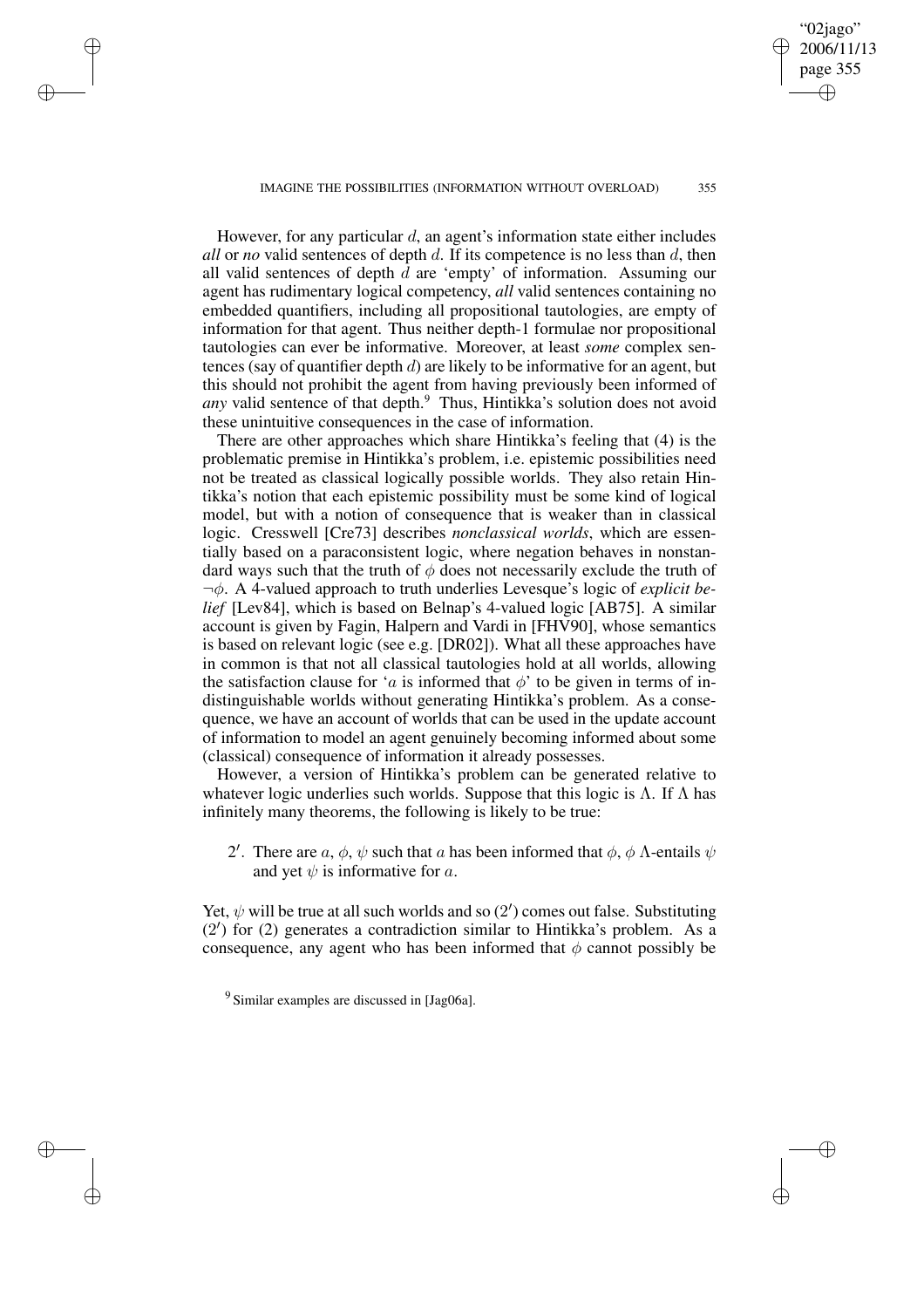"02jago" 2006/11/13 page 356 ✐ ✐

✐

✐

### 356 MARK JAGO

informed that  $\psi$  when  $\phi$  A-entails  $\psi$ ; and any A-valid sentence will have no informative content whatsoever.

On reflection, weakening the internal logic of worlds seems a badly motivated move, because it models agents as ideal reasoners in a weaker-thanclassical logic. The fact that agents do not suffer from information overload in the real world, on the other hand, is not due to their lacking reasoning principles, as if the agents somehow did not know how to apply *modus ponens* or the law of excluded middle. Rather, agents have bounded resources — time, memory, attention and the like — which limit what an agent can infer from the information it already has.

We should conclude that this notion of epistemic possibility is thoroughly flawed. I develop an alternative conception in the following sections. Before I do, I want to evaluate a rather different approach. Rather than rejecting premise (4) of Hintikka's problem, we might adapt Fagin and Halpern's account in [FH88] and suggest that agents are indeed overloaded with the consequences of the information they possess, but that such consequences are filtered through an 'awareness' filter, thus avoiding the problem in practise. An agent can only use information that it is aware of and hence might consider, wrongly, some consequence of its information to be informative.

Awareness, as discussed in [FH88], is a purely syntactic notion. It is therefore possible to alter the properties of awareness without modifying the underlying possible worlds account of information. We need not specify properties of the awareness set *a priori*, but "[o]nce we have a concrete interpretation in mind, we may want to add some restrictions" [FH88, p. 54]. However, it seems essential to the success of the awareness model that, in general, awareness sets have no closure properties whatsoever. As Fagin and Halpern comment,

people do *not* necessarily identify formulae such as  $\psi \wedge \phi$  and  $\phi \wedge \psi$ . Order of presentation does seem to matter. And a computer program that can determine whether  $\phi \land \psi$  follows from some initial premises in time  $\tau$  might not be able to determine whether  $\psi \wedge \phi$  follows from those premises in time  $\tau$ . [FH88, p. 53, their emphasis]

However, given a concrete formulation of awareness we may ask, why could this notion not be used to define a notion of being informed *directly*, using whatever principles were used to determine the properties of the awareness set? A potential notion of awareness given in [FH88, p. 54] is that the elements of the awareness set are precisely those sentences that the agent *could* determine as consequences of information they already possess in a specified space and/or time bound. This is, roughly, the notion I propose below, although I make no use of the evidently spurious notion of awareness.

✐

✐

✐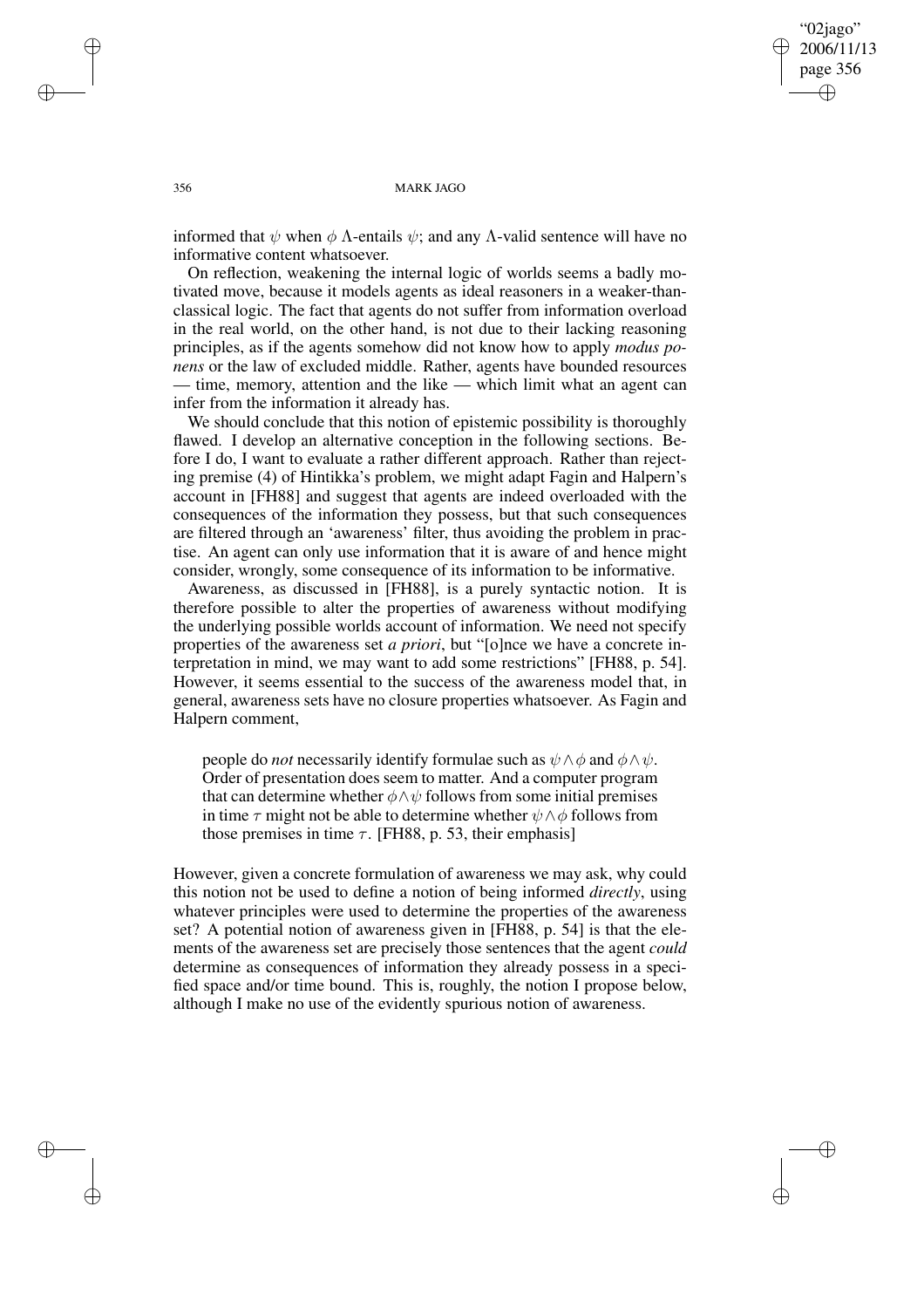# 5. *Epistemic possibility*

✐

✐

✐

✐

In the introduction, I remarked that epistemic possibilities are unlike metaphysical possibilities in that the latter, but not the former, are captured by appeal to possible worlds as a genuine feature of being. Epistemic possibilities, on the other hand, are psychological notions. In the remainder of this section, I discuss a simple kind of model that captures the notion of *potential ways of reasoning* for an agent with certain abilities and a certain resource bound.

Suppose that our agent reasons using rules of some kind, which can be encoded as a set of step-by-step instructions. These rules may be natural deduction rules, for example, or they may be rewrite rules, or a list of axiom schemes together with rules for their instantiation. I will use the notation

 $\alpha_1, \ldots, \alpha_n \triangleright \beta$ 

to write the rule: from having inferred each  $\alpha_1$  through to  $\alpha_n$ , infer  $\beta$ . The important feature of the rules I consider here, which I call *one-step rules*, is that each requires a set amount of the agent's resources to be applied. A paradigmatic case is that of conjunction introduction:  $\alpha, \beta \ge \alpha \wedge \beta$ . This condition excludes rules that are accompanied by provisos such as: *provided that*  $\alpha$  *is consistent*, for consistency checking itself can be computationally expensive. The condition also means that rules that would usually be written with the aid of the  $\langle \cdots \rangle$  symbol, meaning *go on* in the *same* way, cannot be used.<sup>10</sup> This excludes the usual natural deduction rules involving assumptions, such as implication introduction, usually given as:

$$
\begin{array}{c}\n\alpha \\
\vdots \\
\beta \\
\hline\n\alpha \to \beta\n\end{array}
$$

Here, the vertical line marks the scope of the assumption that  $\alpha$ . This rule requires an agent to do several things: firstly, assume  $\alpha$ ; then reason as normal, within the assumption; then, having derived some formula  $\beta$ , close the assumption and infer the implication. The rule can be encoded as a number of one-step rules as follows. For formulae  $\alpha$  inferred within an assumption that  $\gamma$ , write  $\alpha^{\gamma}$ . At any time, one may infer  $\alpha^{\alpha}$ , so long as  $\alpha$  is well-formed: this

<sup>10</sup> The scheme  $\alpha, \beta \triangleright \alpha \wedge \beta$  from above is not itself a rule, but rather a template for rules. Writing  $\alpha_1, \ldots, \alpha_n$  can be understood as shorthand for writing the entire list from  $\alpha_1$ through to  $\alpha_n$  in full, so is unproblematic.

"02jago" 2006/11/13 page 357

✐

✐

✐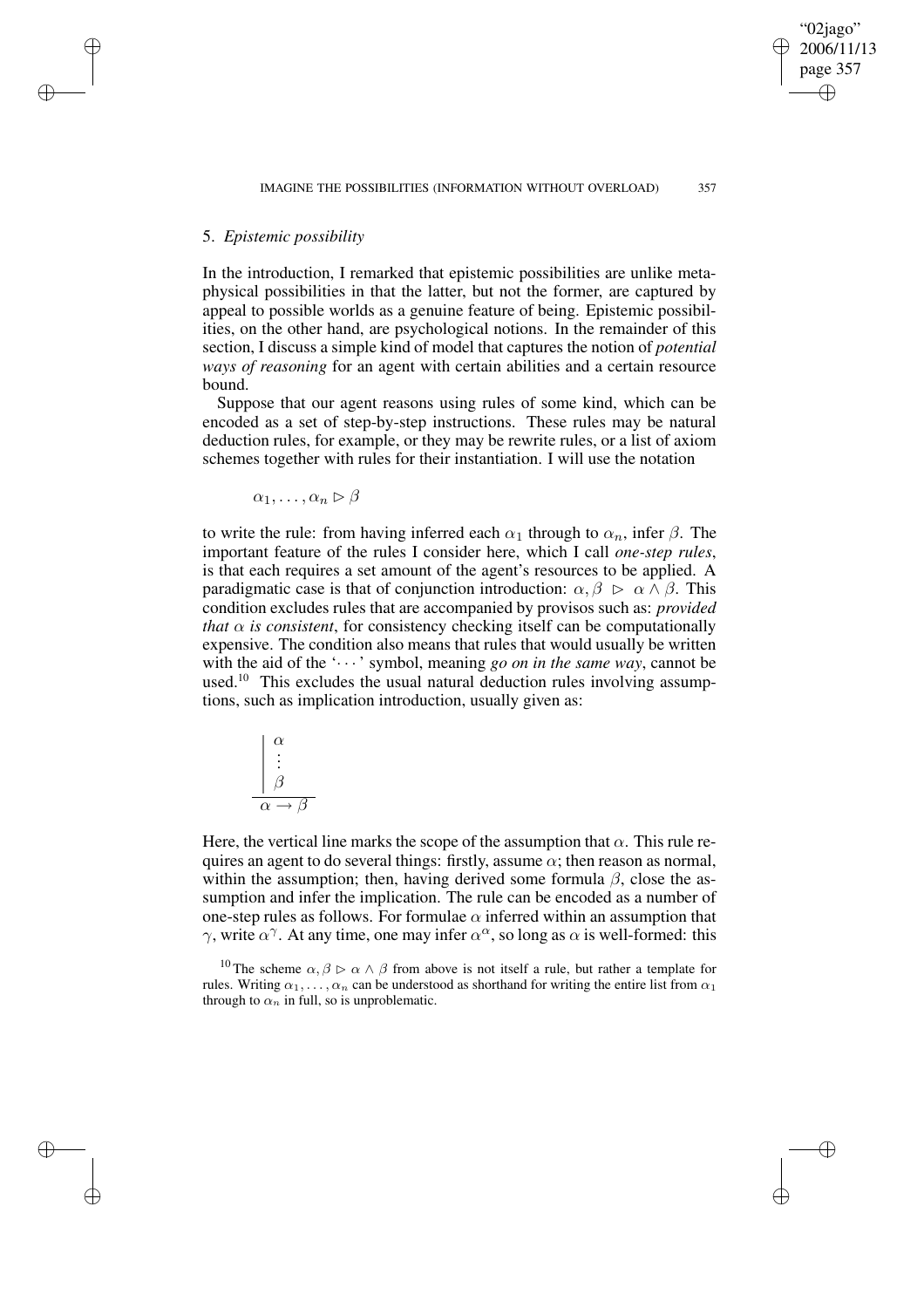"02jago" 2006/11/13 page 358 ✐ ✐

✐

✐

### 358 MARK JAGO

rule corresponds to opening the assumption that  $\alpha$  (which is clearly a onestep operation). Having inferred  $\beta^{\alpha}$ , one may then infer  $\alpha \rightarrow \beta$ . Again, this is a one-step operation. Assumptions can be embedded by using sequences of formulae:  $\alpha^{pq}$  represents  $\alpha$  within the assumption that q, itself within the assumption that p. Additional rules are required to fully encode contextual reasoning.<sup>11</sup> The full details of this approach to encoding assumption-based reasoning can be found in [Jag05, Jag06a]. I offer this brief account here to illustrate how functionally complete, classical reasoning can be encoded using one-step rules.

Given a set of one-step rules, a model of the possible ways of reasoning (using those rules) is built as follows. Models are transition systems, where each transition represents a single one-step rule being applied. The idea is best illustrated diagrammatically. Suppose an agent reasons using conjunction introduction. Then, possible ways of reasoning from  $p, q$  include the following (the diagram only shows the newly inferred formulae):



The transition system is just a relational structure: the shaded squares are its states (or elements) and the arrows show the transition relation that holds between them. In this example, each arrow corresponds to applying conjunction introduction but, in general, transitions correspond to applying some (unspecified) one-step rule. Conversely, each possible application of a rule initiates a transition from one state to the next.

<sup>11</sup> For example, if  $\alpha$  has been inferred, then  $\alpha^{\beta}$  may also be inferred (one is allowed to use formulae from outside the scope of the assumption within the assumption as well). The other rules must then take account of the assumption-notation. Conjunction introduction, for example, is rewritten as:  $\alpha^{\sigma}, \beta^{\sigma} \triangleright (\alpha \wedge \beta)^{\sigma}$ , where  $\sigma$  is some (possibly empty) sequence of formulae encoding a sequence of assumptions being made. The rule says: having inferred both  $\alpha$  and  $\beta$  within the same assumption  $\sigma$ , infer their conjunction  $\alpha \wedge \beta$  within the same assumption  $\sigma$ .

✐

✐

✐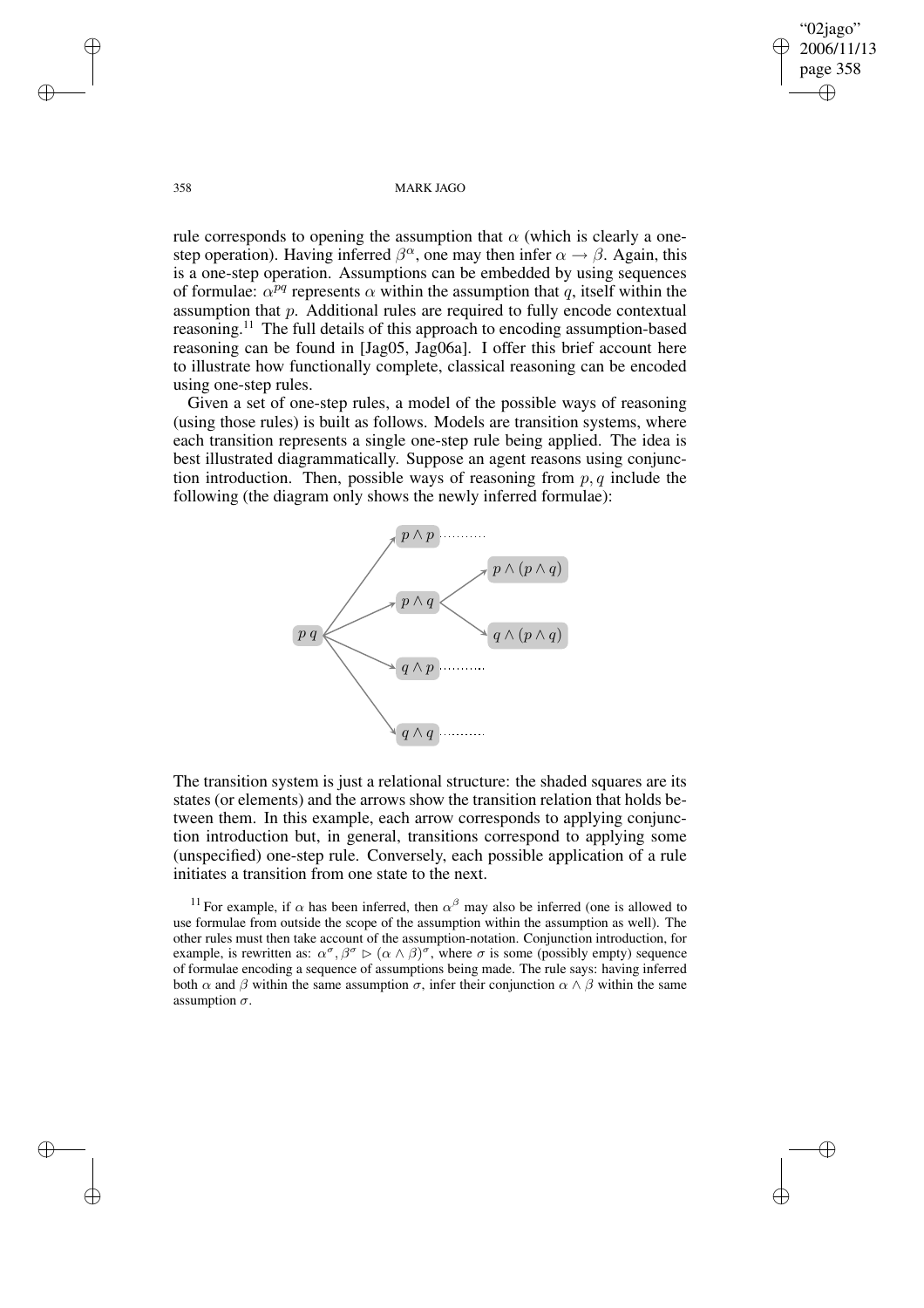IMAGINE THE POSSIBILITIES (INFORMATION WITHOUT OVERLOAD) 359

✐

✐

✐

✐

"02jago" 2006/11/1 page 359

✐

✐

✐

✐

These structures can be described using a basic modal language containing  $\diamond$  and its dual  $\Box$ . I use the brackets '[−]' to talk about the formulae that are written within the shaded boxes or, as I shall say from now on, that *label* a state. I shall write  $s \Vdash [\alpha]$  to mean that the formula  $\alpha$  labels state s (provided that it is clear from the context which model is being talked about). Thus, although the formula  $p \wedge q$  does not appear at the root of the model,  $p$  does and  $q$  does, which we can express as the (metalanguage) formula  $\neg[p \wedge q] \wedge [p] \wedge [q]$ . Note that  $\neg[\alpha]$  is not equivalent to  $[\neg \alpha]$ . The former means that  $\neg \alpha$  labels the current state, whereas the latter means that  $\alpha$  does not. It is perfectly possible for neither  $\alpha$  nor  $\neg \alpha$  to label a state. Note that it is also vital when modelling resource-bounded agents that the formulae that label a state are not deductively closed.

An agent who has been misinformed may infer contradictory sentences, hence both  $\alpha$  and  $\neg \alpha$  can label a state. Consequently,  $[\alpha] \wedge [\neg \alpha]$  is satisfiable. However,  $[\alpha] \wedge \neg[\alpha]$  is not satisfiable, since either  $\alpha$  labels a state or it does not. This means that negation (and the other Boolean connectives) behave classically apart from when enclosed in brackets. It is best to read the formulae in brackets as a *that*-clause. For example,  $[\alpha] \rightarrow [\beta]$  should be read as 'if the agent has inferred  $\alpha$ , then it has inferred  $\beta$  as well'. This clearly does not mean the same thing as  $[\alpha \rightarrow \beta]$ , i.e. 'the agent has inferred that  $\alpha \rightarrow \beta'$  (and only in the case of ideal reasoners does the latter entail the former).

Let  $\mathcal L$  be a standard propositional language over a set of primitive propositions  $p_1, p_2, \ldots$  and  $\mathcal{L}^{\dagger}$  a propositional modal language over the set  $\{[\alpha]\mid \alpha \in$  $\mathcal{L}$ }. (Assume that each language is the smallest such set closed under  $\neg$ , ∧ and, in the case of  $\mathcal{L}^+$  only,  $\Diamond$ . The other Boolean connectives and  $\Box$  can be introduced by definition.) A model  $M$  is (at this stage) defined as a tuple  $\langle S, T, V \rangle$  where S is a set of states,  $T \subseteq S \times S$  is the transition relation on states and V (of type  $S \times \mathcal{L} \longrightarrow \{true, false\}$ ) is the labelling function, assigning a truth-value to each state-formula pair. The support relation  $\mathbb F$  is then defined recursively, for  $\alpha \in \mathcal{L}$  and  $\phi, \psi \in \mathcal{L}^+$ , as follows:

 $M, s \Vdash [\alpha]$  iff  $V(s, \alpha) = true$  $M, s \Vdash \neg \phi$  iff  $M, s \nvDash \phi$  $M, s \Vdash \phi \land \psi$  iff  $M, s \Vdash \phi$  and  $M, s \Vdash \psi$  $M, s \Vdash \Diamond \phi$  iff there is a state  $s' \in S$  such that  $Tss'$  and  $M, s' \Vdash \phi$ 

The other Boolean connectives  $\vee, \rightarrow, \leftrightarrow$  and the  $\Box$  modality can be dealt with by definition.

The particularity of these models comes in the way that  $T$  and  $V$  interact. As described above, transitions  $Tsu$  capture potential applications of some one-step rule, in which the agent infers just one new formula. Thus whenever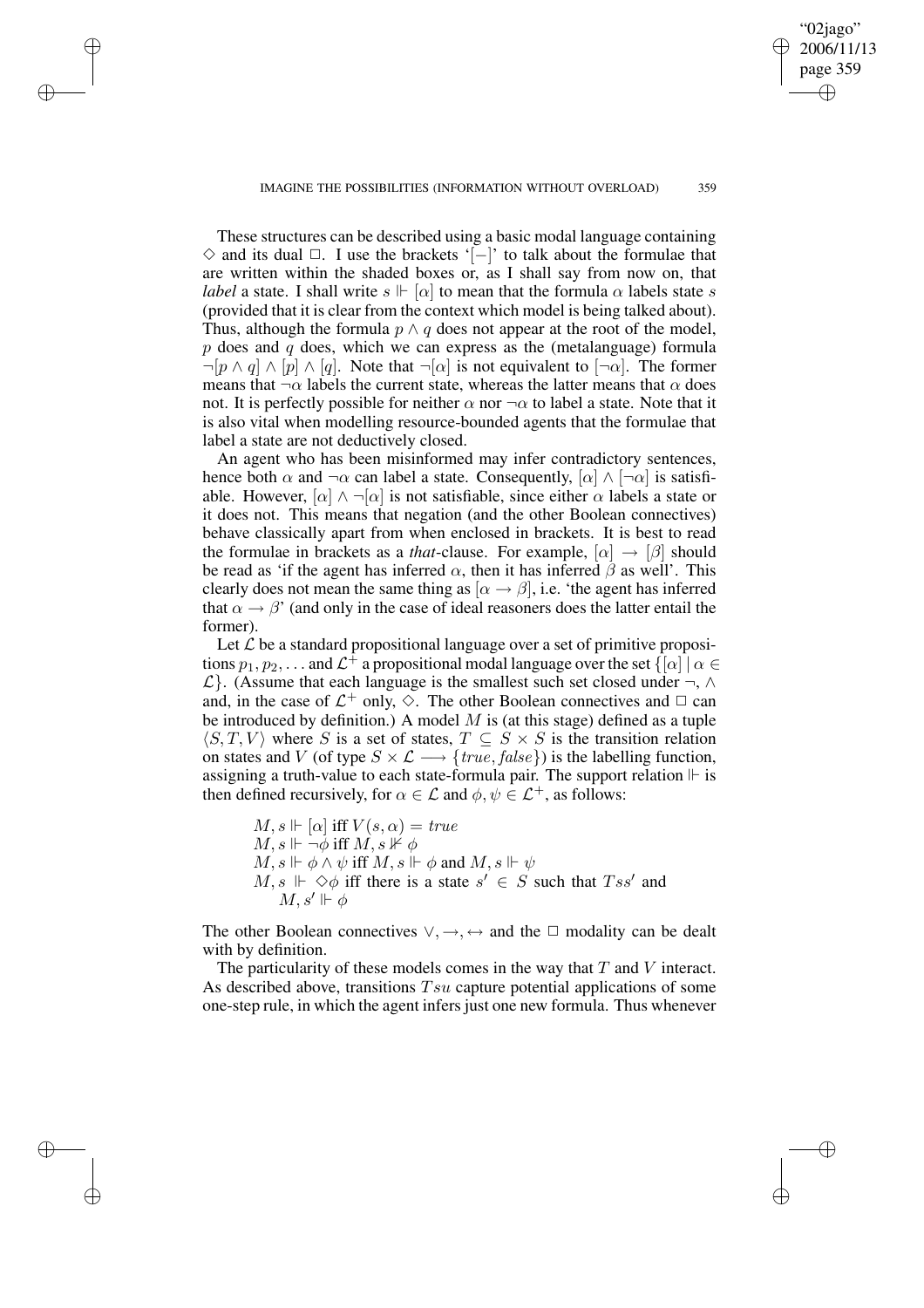"02jago" 2006/11/13 page 360 ✐ ✐

✐

✐

### 360 MARK JAGO

Tsu holds, u must be labelled just like s except that, in addition, u is labelled by some additional formula. Here, u is said to *extend* s by that formula. In a model  $M$ , whenever a state  $s$  may be so extended, there is a state  $u$ suitably extending s such that  $Tsu$ . Such models are described in detail in [Jag06b, Jag06a].

The agent's resource bounds are then captured by restricting the length of branches in such models. An agent that can only reason for  $n$  steps is captured using models in which branches contain at most  $n + 1$  states.<sup>12</sup> An agent that can reason for n steps can derive  $\beta$  from  $\alpha_1, \ldots, \alpha_n$  iff  $[\alpha_1] \wedge \cdots \wedge$  $[\alpha_n] \to \Diamond^n[\beta]$  is valid on the class of models in which the transition relation corresponds to the reasoning abilities of the agent.<sup>13</sup> ( $\diamond^{n}$  is shorthand for  $\diamondsuit \diamond \cdots \diamondsuit$ , *n* times.)

Now, I turn to discussing epistemic possibility. Consider an agent wondering whether this or that is the case. We are not interested in what the agent takes to be a possible state of affairs; rather, we are interested in what, from the agent's point of view and given the information it has, could well be the actual state of affairs. If an agent has the information  $\alpha_1, \ldots, \alpha_n$  and cannot infer an explicit contradiction from the set  $\{\alpha_1, \dots, \alpha_n, \beta\}$ , given the resources at its disposal, then the agent should consider  $\beta$  as a possibility.<sup>14</sup> We can turn this idea around and say that the epistemic possibilities for an agent are expressed as those sentences whose truth the agent cannot rule out *a priori*, given the other information it has and given its resource bounded nature.

By way of example, suppose that a weak chess player is about to make a bad move m. To that agent, m looks like a good move (or at least, does not look like a particularly bad one). It is epistemically possible, for that agent, that  $m$  is a good move, even though it is actually a bad move. In fact, given the rules of chess and the state of the game (which we may assume the agent knows),  $m$  could not possibly be a good move. A better chess player might be able to see that  $m$  is a bad move, perhaps by using her reasoning ability to discover that making  $m$  provides the opponent with a winning strategy. The better player can rule out  $m$  as a good move, so its being a good move is not an epistemic possibility for her.

 $12$  For purely technical reasons it is useful to work with a serial transition relation, so that the final state on each branch is treated as a reflexive point.

 $13$  Formal definitions of the class of models that correspond to a particular agent's rules are given in [Jag06a, Jag06b, AJL06].

<sup>14</sup> Since the meaning of 'inference' need not be limited to deductive inference, this allows the agent to use common-sense reasoning to try to rule out  $\beta$ .

✐

✐

✐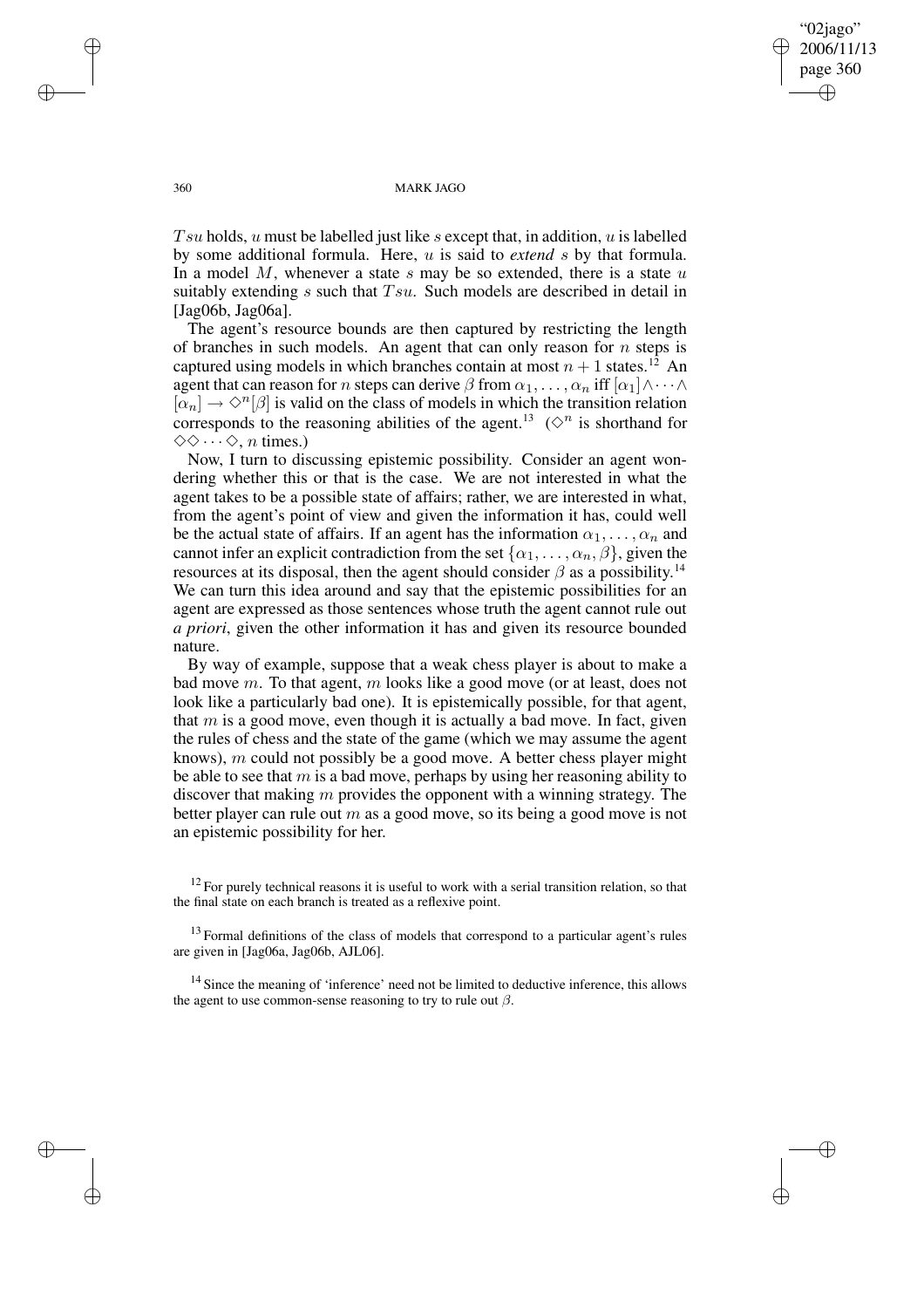### IMAGINE THE POSSIBILITIES (INFORMATION WITHOUT OVERLOAD) 361

✐

✐

✐

✐

"02jago" 2006/11/1 page 361

✐

✐

✐

✐

The agent's ability to reason within its resource bounds affects what is and is not epistemically possible for that agent. Consider a deductive agent  $a$  that has the information that  $p_1 \vee \cdots \vee p_n \vee p_{n+1}$  and that  $\neg p_1 \wedge \cdots \wedge \neg p_n$  (take bracketing to be to the right); and can reason using conjunction elimination and the rule  $(\alpha \vee \beta), \neg \alpha \triangleright \beta$ . Is it epistemically possible, for this agent, that  $p_{n+1}$  is false? Clearly not if a has enough time in which to reason, for a can then infer an explicit contradiction  $p_{n+1}, \neg p_{n+1}$  in 2n applications of its rules. If agent  $a$  is allowed  $2n$  steps of reasoning, it is possible for it to rule out the truth of  $\neg p_{n+1}$ , given its prior information. But now consider an agent  $b$  with the same initial information as  $a$ , the same rules for reasoning with but only  $n$  steps in which to reason. It cannot discover an explicit contradiction between the information it has and  $\neg p_{n+1}$ . Thus, for agent b,  $\neg p_{n+1}$  is an epistemic possibility, even though b has the same prior information as agent a, for whom  $\neg p_{n+1}$  is not an epistemic possibility. The diagram below shows possible ways of reasoning from the agent's information combined with  $\neg p_{n+1}$  for  $n = 2$ .



Intuitively, the labels in the leftmost state are each epistemically possible for agent b, but not for a. Using the familiar terminology, I shall say that the root state is *epistemically accessible* to agent b but not to a, for only a can discover the inconsistency implicit at the root of the model. Note that we do not require agent  $\alpha$  to actually discover the contradiction: it is enough that the agent could discover it, given its reasoning ability and the resources available to it. It is this reliance on what an agent could do, rather than what it will do, that gives the account a suitable element of normativity.

To make this idea more precise, let i be an arbitrary agent and  $\delta_i \in \mathbb{N}$ be agent i's time bound, represented as the number of transitions the agent is allowed to make in the transition system. An explicit contradiction can be inferred by agent i from a state s iff there is a formula  $\alpha \in \mathcal{L}$  such that  $s \Vdash \Diamond^{\delta_i}([\alpha] \land [\neg \alpha])$ .<sup>15</sup> In our example, let us set  $\delta_a = 4$  and  $\delta_b = 2$ ; let  $s_1$  be the leftmost state in the diagram above; and let  $s_2$  be similar to  $s_1$  but labelled

<sup>15</sup> Note the way both brackets and parentheses are used here: the formula  $\Diamond^{\delta_i}([\alpha] \wedge [\neg \alpha])$ says that there is a state s', reachable in  $\delta_i$  transitions, which supports both  $[\alpha]$  and  $[\neg \alpha]$ , i.e. both  $\alpha$  and  $\neg \alpha$  label s'.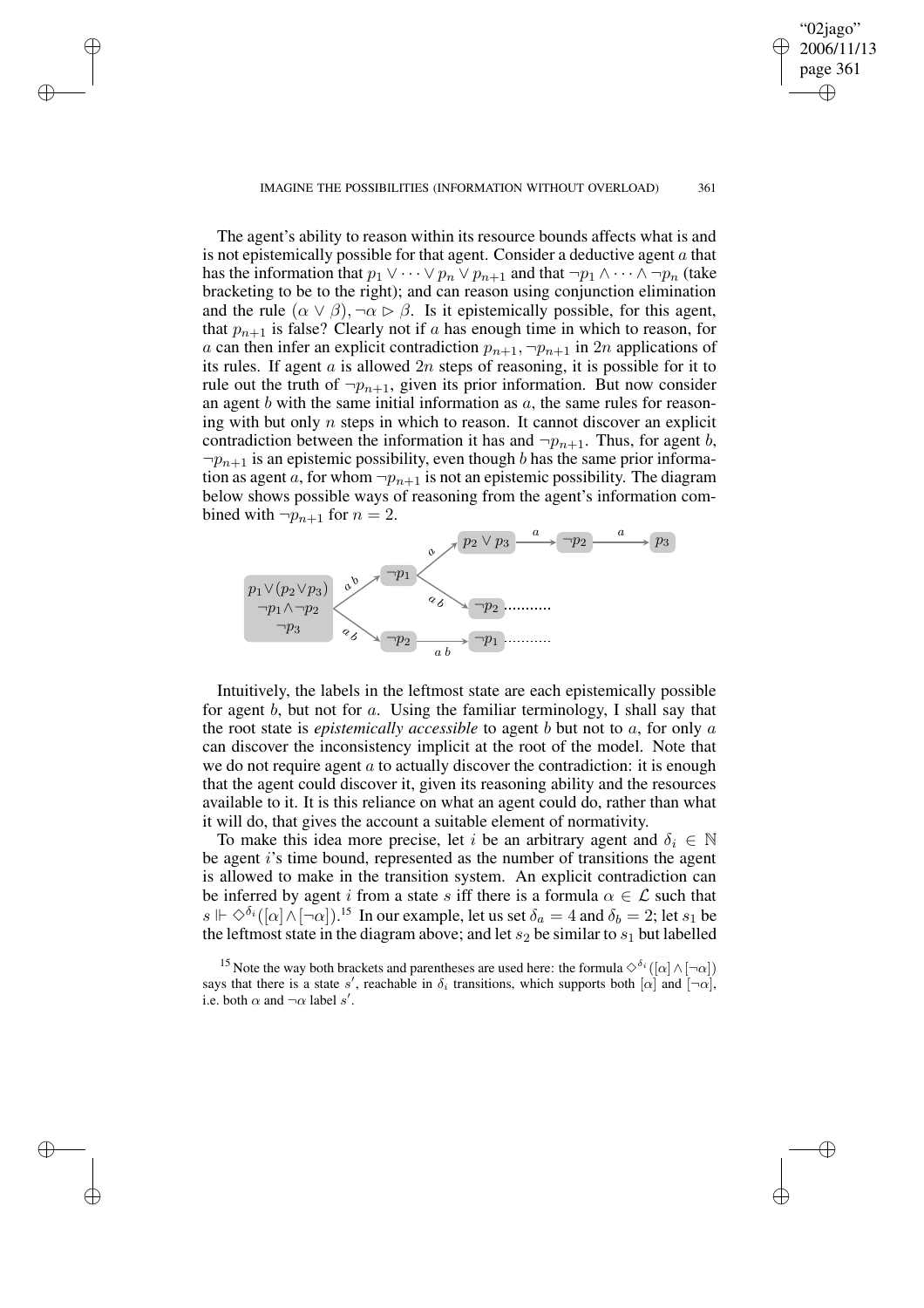✐

✐

### 362 MARK JAGO

by  $p_3$  in place of  $\neg p_3$ . The labels on  $s_1$  are inconsistent and a contradiction can be derived by using the agent's inference rules in four steps. Thus, agent a can discover an explicit contradiction by reasoning from  $s<sub>1</sub>$ , whereas b cannot. Consequently,  $s_1$  is epistemically accessible to b but cannot be to a. The following diagram shows possible ways of reasoning from  $s_1$  and  $s_2$ using the agent's rules. The grey arcs are transitions between states and the black arcs show show the epistemic accessibility relations (arrow-less black arcs represent bi-directional accessibility).



To accommodate this notion of epistemic accessibility formally, the epistemic accessibility relation for an agent *i*, written  $\sim_i$ , must be restricted to states in which agent  $i$  cannot find an explicit contradiction, given its resource bound:<sup>16</sup>

$$
s \sim_i u \text{ only if } u \nVeftrightarrow \Diamond^{\delta_i}([\alpha] \wedge [\neg \alpha]) \tag{1}
$$

The assumption here is that the agent's reasoning is monotonic, so that  $[\alpha] \rightarrow$  $\square[\alpha]$ . If we wish to model a non-monotonic reasoner, then the abbreviation  $\diamondsuit^{\leq \delta_i}$  should be substituted for  $\diamondsuit^{\delta_i}$  in (1), where  $\diamondsuit^{\leq n} \phi$  abbreviates  $\phi \vee$  $\diamondsuit$  $\phi \vee \cdots \vee \diamond^n \phi$ . However, monotonic reasoning is assumed in what follows. Semantically, condition (1) amounts to:

$$
s \sim_i u \text{ only if } \forall v \left( T^{\delta_i} u v \text{ implies } v \nVdash [\alpha] \wedge [\neg \alpha] \right) \tag{2}
$$

Here,  $T^{\delta_i}uv$  means that v is reachable from u in  $\delta_i$  many transitions. In what follows, the modal language  $\mathcal{L}^+$  used above is replaced by a modal language  $ML$  that does not have a  $\Diamond$  or  $\Box$  modality, so this latter formulation will be

✐

✐

✐

<sup>&</sup>lt;sup>16</sup> Note that this is not a *definition* of ∼<sub>*i*</sub>, but only a restriction on it. Any relation between states restricted in this way can be treated as an epistemic accessibility relation for some agent.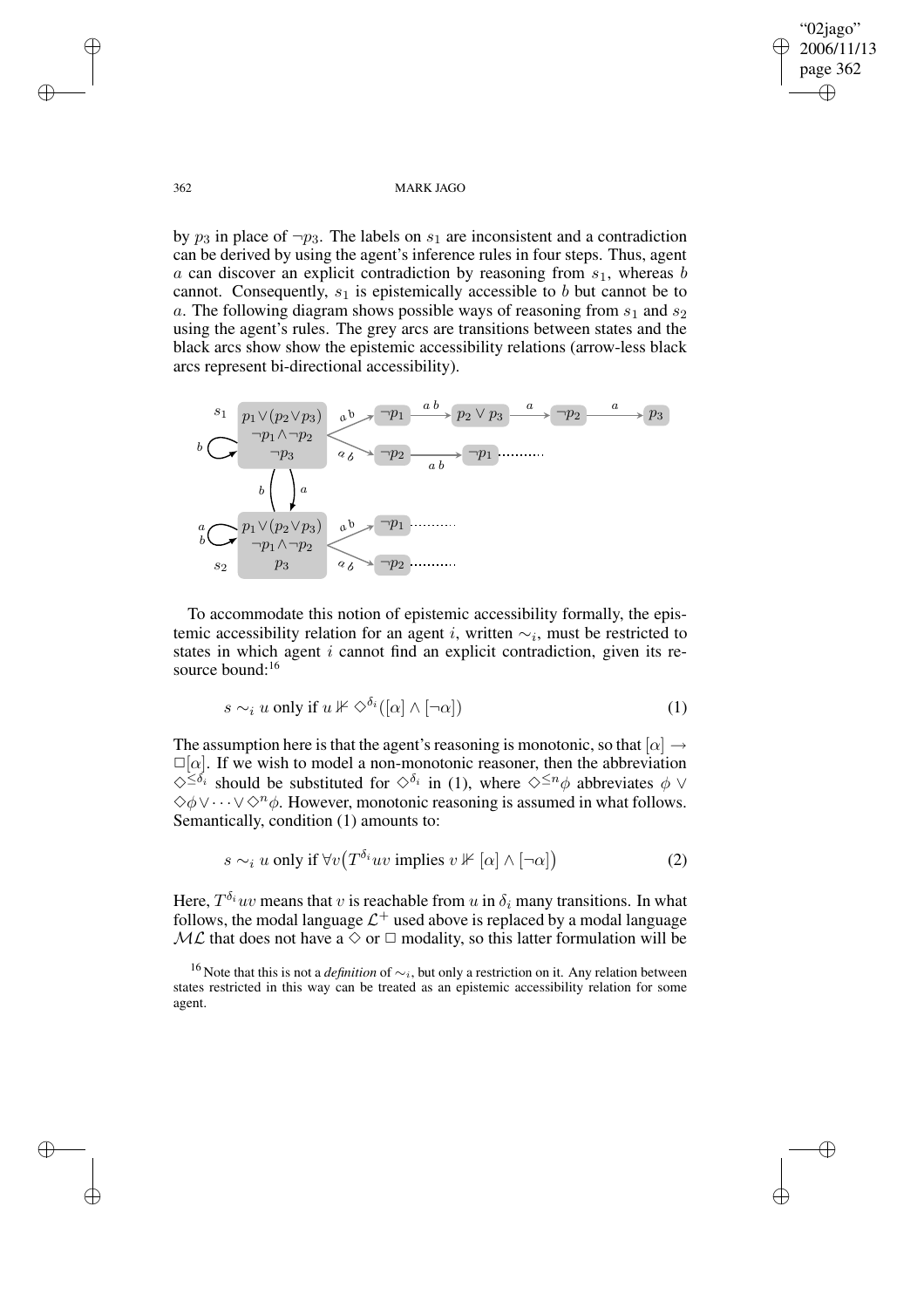"02jago" 2006/11/1 page 363

✐

✐

✐

✐

required. As with  $\mathcal{L}^+$ , the primitives of  $\mathcal{ML}$  are of the form  $[\alpha]$  for  $\alpha \in \mathcal{L}$ . If  $\phi$  is a Boolean-free formula of ML then  $E_i\phi$  and  $I_i\phi$  are wffs of ML; ML is then the smallest such language closed under the Boolean connectives. As above, I use ' $\alpha'$ , ' $\beta'$ ' as metavariables ranging over formulae of  $\mathcal L$  and use  $\phi$ ,  $\psi$  to range over  $ML$ .

✐

✐

✐

✐

A formula  $\alpha \in \mathcal{L}$  is an epistemic possibility for an agent i, written  $E_i[\alpha]$ , if there is a state epistemically accessible to i that supports  $[\alpha]$ . But given that  $s_1$  in the diagram is accessible to agent b (from either  $s_1$  or  $s_2$ ) and that b is allowed two steps of reasoning,  $\neg p_1$ ,  $\neg p_2$  and  $p_2 \lor p_3$  should also be epistemic possibilities for a. The intuition here is that any formula that an agent could infer from any accessible state is itself an epistemic possibility for that agent. In general,

$$
M, s \Vdash \mathsf{E}_i \phi \text{ iff } \exists u, v \big( s \sim_i u, T^{\delta_i} u v \text{ and } M, v \Vdash \phi \big)
$$

Again, the notion of normativity discussed above is in play. Formulae with embedded modalities are well-formed, e.g.  $E_iE_j[\alpha]$  means that it is epistemically possible for i that it is epistemically possible for j that  $\alpha$ . Note that, because epistemic possibility is captured using  $\sim_i$  and  $\sim_j$ , we do not need an  $E_i$  modality in the agent's language  $\mathcal{L}$ .

There is a more restrictive notion of epistemic possibility available to us, based on the same accessibility relation ∼<sup>i</sup> . This notion, which I call *strong epistemic possibility*, requires an agent to be able to infer the formula in question from an accessible state however it reasons.<sup>17</sup> A formula  $\alpha$  is strongly epistemically possible for agent *i*, written  $E_i^+$  $i^+$ [ $\alpha$ ], iff there is a state u accessible to i such that i will infer  $\alpha$  within its resource bound, however the agent reasons from u. I now count  $E_i^+$  $i^+_{i}\phi$  as a wff of  $\mathcal{ML}$  so long as  $\phi$  is a Boolean-free wff and define:

$$
M, s \Vdash \mathsf{E}_i^+ \phi \text{ iff } \exists u \forall v \big(s \sim_i u, T^{\delta_i}uv \text{ and } M, v \Vdash \phi\big)
$$

Armed with these two notions of epistemic possibility, I now turn to discussing information.

<sup>17</sup> In the language  $\mathcal{L}^+$  containing  $\diamond$  and  $\square$ , which I am not using here, the difference between regular and strong epistemic possibility is that the former requires a  $\diamond$ -formula to hold at an accessible state, whereas the strong version requires a  $\Box$ -formula to hold.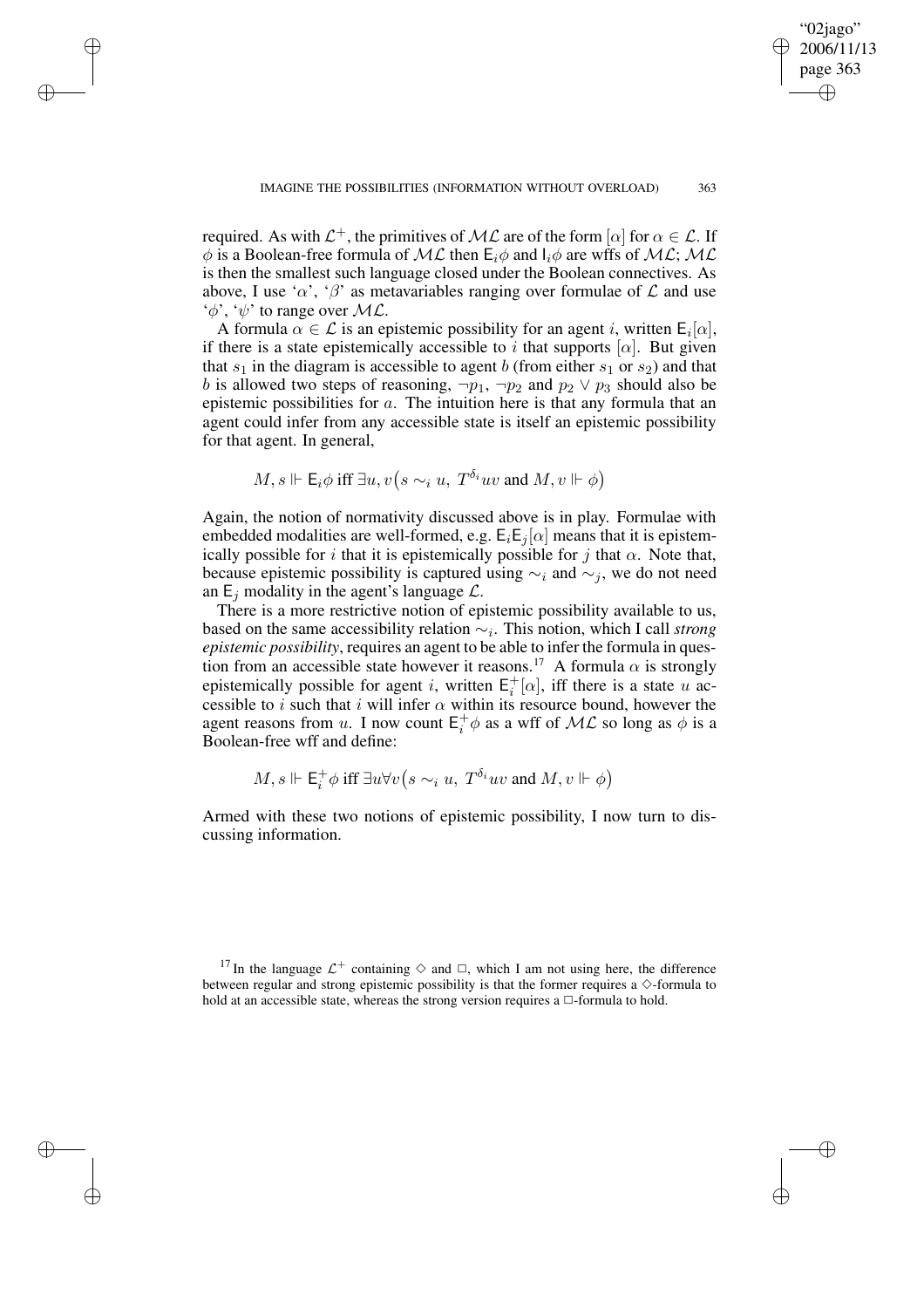"02jago" 2006/11/1 page 364 ✐ ✐

✐

✐

### 364 MARK JAGO

### 6. *Information*

In this section, I develop a formal account of information that respects an agent's given resource bounds. Because the aim of the models I have described above is to capture an agent's ways of reasoning, they should be thought of as purely psychological descriptions of the agent's reasoning potential. The sentences that label a state may bear no relation to the facts that obtain in external world. As a consequence, the notion of information that I discuss here is also disconnected from the external world and so does not imply veracity. According to a number of lines of thought, this notion cannot coincide with genuine information which, it is argued, must be veridical. Dretske for one holds that "false information and mis-information are not kinds of information — any more than decoy ducks and rubber ducks are kinds of ducks" [Dre81, 45]. In a similar vein, Grice comments that "false information is not an inferior kind of information; it just is not information" [Gri89, 371]. This view is supported by [BS97, Flo04, Flo05a].

If their arguments prove sound, then the notion I capture here cannot be that of genuine information. For want of a better name, I will call the category that includes both information and misinformation (including false information) *proto-information*. Proto-information is what an agent could take to be genuine information before consulting the world. Although the notion that I discuss here is strictly speaking proto-information, I will use the term 'information' in place of 'proto-information' to avoid unnecessary clumsy phrasing. My principle target is to capture the static notion of an agent *being informed that*  $\alpha$ , which I take to mean that the agent has the information that  $\alpha$ . For those taking the Dretske-Grice-Floridi line on the veracity of information, read 'being proto-informed' and 'having the proto-information' here.

Because the account of epistemic possibility given above can capture resource bounds, we can follow the standard methodology and encode the information that an agent has using the epistemic accessibility relation. In the diagram above, both agents have the information that  $p_1 \vee (p_2 \vee p_3)$  and that  $\neg p_1 \wedge \neg p_2$  (i.e. each agent has this information at each state). In addition, agent a also has the information that  $p_3$  at each state because, although  $\neg[p_3]$ is supported by  $s_1$ ,  $s_1$  is not accessible by a from either  $s_1$  or  $s_2$ . Agent b does not have the information that  $p_3$  because, as far as b is concerned,  $s_1$  and  $s<sub>2</sub>$  are indistinguishable. Since both agents can reason for at least one step, they both realize that the information they have includes the information that  $\neg p_1$  and that  $\neg p_2$ .

Being informed, then, is a universal modality. In general, agent  $i$  has the information that  $\alpha$ , written  $I_i[\alpha]$ , iff i can infer  $\alpha$  from an accessible state within its resource bound. Again, embedded modalities are allowed, as in  $I_i I_j[\alpha]$ , which says that i has the information that j has the information that

✐

✐

✐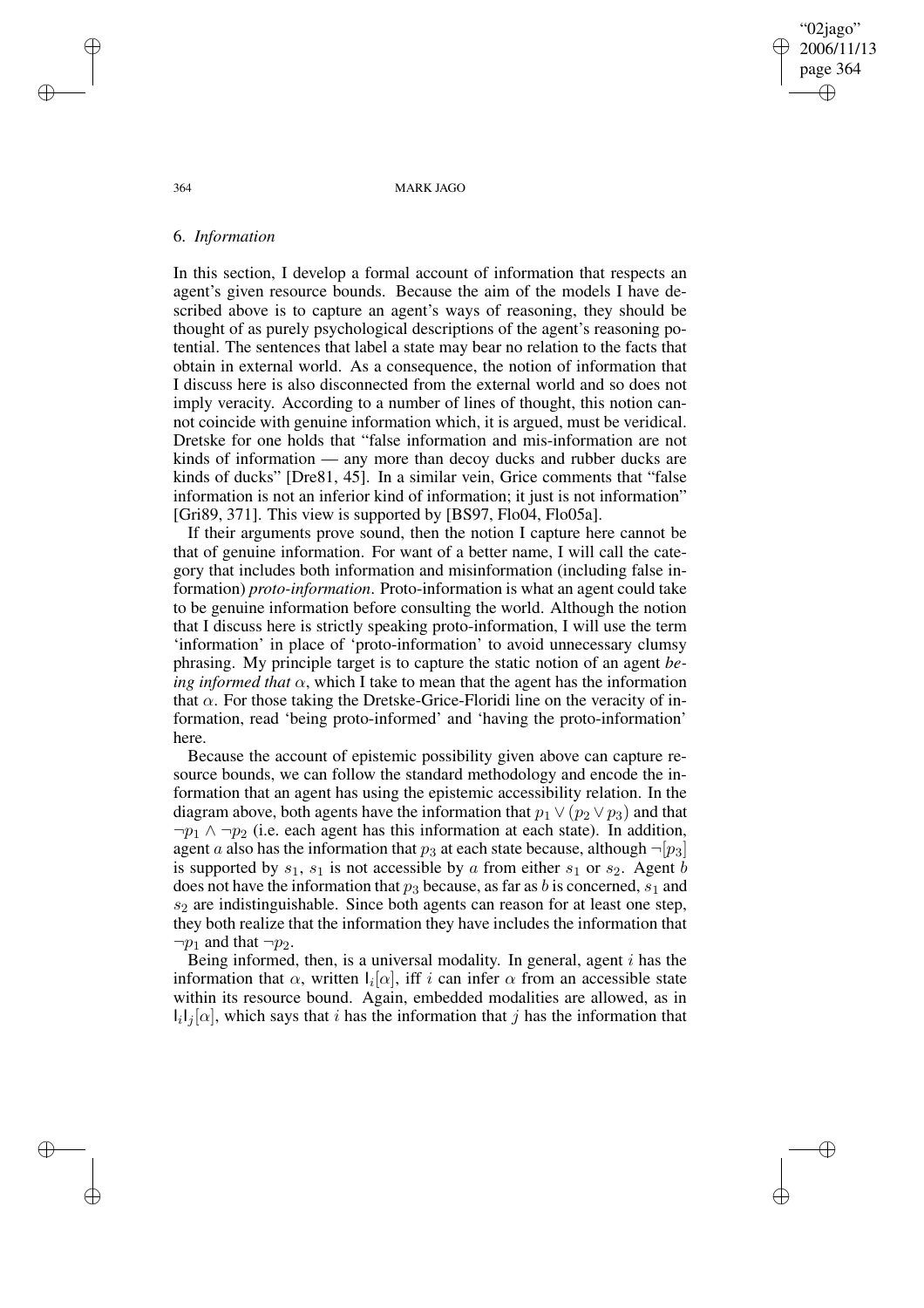"02jago" 2006/11/13 page 365

✐

✐

✐

✐

 $\alpha$ . In general:

✐

✐

✐

✐

$$
M, s \Vdash \mathsf{l}_i \phi \text{ iff } \forall u \exists v \big(s \sim_i u \text{ only if } T^{\delta_i}uv \text{ and } M, v \Vdash \phi\big)
$$

A notion of strong information can also be defined, which stands to information as strong epistemic possibility stands to epistemic possibility. Agent i strongly has the information that  $\alpha$ , written  $I_i^+$  $i^+$ [ $\alpha$ ], when i would infer  $\alpha$ within its resource bound from any accessible state, however it reasons. I now count  $I_i^+$  $i^+_{i}\phi$  as a wff of  $\mathcal{ML}$  so long as  $\phi$  is a Boolean-free wff of  $\mathcal{ML}$ and set:

$$
M, s \Vdash \text{I}^+_i \phi \text{ iff } \forall u, v \big(s \sim_i u \text{ only if } T^{\delta_i}uv \text{ and } M, v \Vdash \phi \big)
$$

Note that the dual to any of the modalities  $I_i$ ,  $I_i^+$  $i^+$ , E<sub>i</sub> and E<sub>i</sub><sup>+</sup>  $i<sub>i</sub>$  is not wellformed, for  $I_i \rightarrow \phi$  is not permitted by the rules of  $ML$ . It is instructive to lift this restriction and form a language  $ML^*$  that is similar to  $ML$ , except that  $I_i \phi$  is well-formed in  $ML^*$  so long as  $\phi$  is (and similarly for the other modalities). In the logic over  $ML^*$ , the information modality  $I_i$  is not the dual of the epistemic possibility modality  $E_i$ . Although  $\neg E_i \neg [\alpha] \rightarrow I_i[\alpha]$  is valid, the converse is not, as the following diagram shows:  $18$ 



However, although epistemic possibility is not the dual notion to information, *strong* epistemic possibility is. We have:  $I_i[\alpha] \leftrightarrow \neg E_i^+ \neg [\alpha]$ . If i has the information that  $\alpha$  then there is no accessible state from which i cannot infer  $\alpha$  within its resource bound.

Although  $ML^*$  allows for this neat logical characterization of the modalities, it presents a problem when we come to interpret arbitrary formulae in English. As in ML, bracketed formulae function as *that*-clauses, giving the content of the agent's attitudes. The remainder of the constructs in  $\widetilde{\mathcal{ML}}^*$  either classify the agent's attitude, i.e.  $I_i$  and  $E_i$ , or else state logical

<sup>18</sup> Suppose  $\delta_a = 1$  and so a can infer p from either  $s_3$  or  $s_4$ . Consequently,  $I_a[p]$  holds at both  $s_3$  and  $s_4$ . The agent could also infer q from  $s_3$ ; but doing so uses up its resources and so it could not then infer  $p$ . There is then a way of reasoning from  $s_3$  in which  $p$  is not reached, hence  $E_a \neg [p]$  holds at both  $s_3$  and  $s_4$ .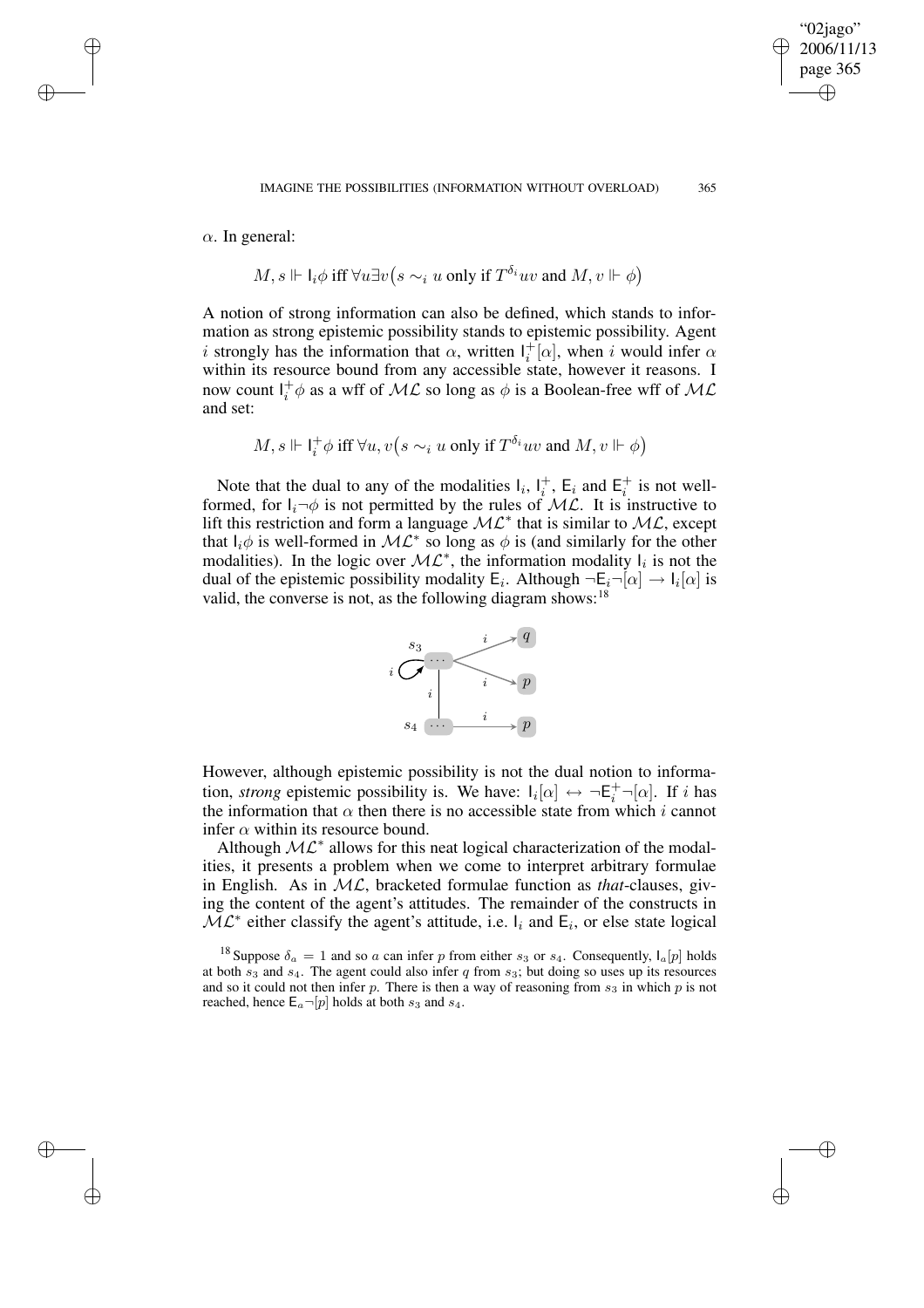✐

✐

### 366 MARK JAGO

relationships between attitudes, e.g.  $I_i[\alpha] \to E_i[\alpha]$  means that if i has the information that  $\alpha$ , then it is epistemically possible for i that  $\alpha$ . Difficulties in interpreting  $ML^*$  arise when Boolean connectives appear within the scope of a modal operator, but not within brackets. For example,  $I_i\neg[\alpha]$  does not mean that i has the information that  $\neg \alpha$ , nor does it mean that i does not have the information that  $\alpha$ . The diagram below satisfies  $I_i\neg[p] \wedge I_i[p] \wedge \neg I_i[\neg p]$ :



If one wants to use  $ML^*$  in place of the more restricted  $ML$ , then the intuitive meanings of modal formulae must be gleaned from the meanings of the formulae allowed in ML. For example,  $I_i\neg[\alpha]$  is equivalent to  $\neg \mathsf{E}_i^+$  $i^+[\alpha]$ , and so means that  $\alpha$  is not strongly epistemically possible. It might be the case that  $\alpha$  is epistemically possible for i, although i could fail to spot this fact.  $I_i\neg[\alpha]$  is at best only indirectly about the information that i has.

As usual in modal logics, other conditions on  $I_i$  and  $E_i$  and their strong variants can be imposed by altering the properties of the  $\sim_i$  relation. For example,  $I_i[\alpha] \rightarrow I_i I_i[\alpha]$  is valid on the class of transitive frames. However,  $I_i[\alpha] \to [\alpha]$  is not valid on the class of reflexive frames, for when  $\delta_i > 0$ ,  $I_i[\alpha]$ may hold at a reflexive point s for which  $V(s, \alpha) = false$ . This is allowed, for example, if there is a state u accessible from s and  $V(u, \alpha) = true$ . Just which conditions should hold of the accessibility relation in an account of information is a moot point. The issue is discussed elsewhere in this volume [Flo06] and since a detailed discussion is beyond the scope of the present work, I pass over the issue.

Let us call the account just given the *bounded rationality account* of being informed. It clearly avoids information overload, for the information that an agent has need not be closed under consequence and an agent's information state need not include all tautologies. For example,  $I_i[\alpha] \wedge I_i[\alpha \rightarrow \beta]$  does not imply  $I_i[\beta]$  and  $\neg I_i[\alpha]$  is satisfiable when  $\alpha$  is a propositional tautology. An agent may also be modelled as having inconsistent information, without thereby being informed of every sentence in the language, for  $I_i[\alpha] \wedge I_i[\neg \alpha]$ is satisfiable.

By way of comparison, Fagin and Halpern have a different approach to avoiding information overload in [FH88].<sup>19</sup> In their account (which uses a

<sup>19</sup> In fact, [FH88] discusses belief rather than information and so concerns the logical omniscience problem, rather than information overload. Nevertheless, their approach to avoiding logical omniscience might be used to avoid overload in a logic of information.

✐

✐

✐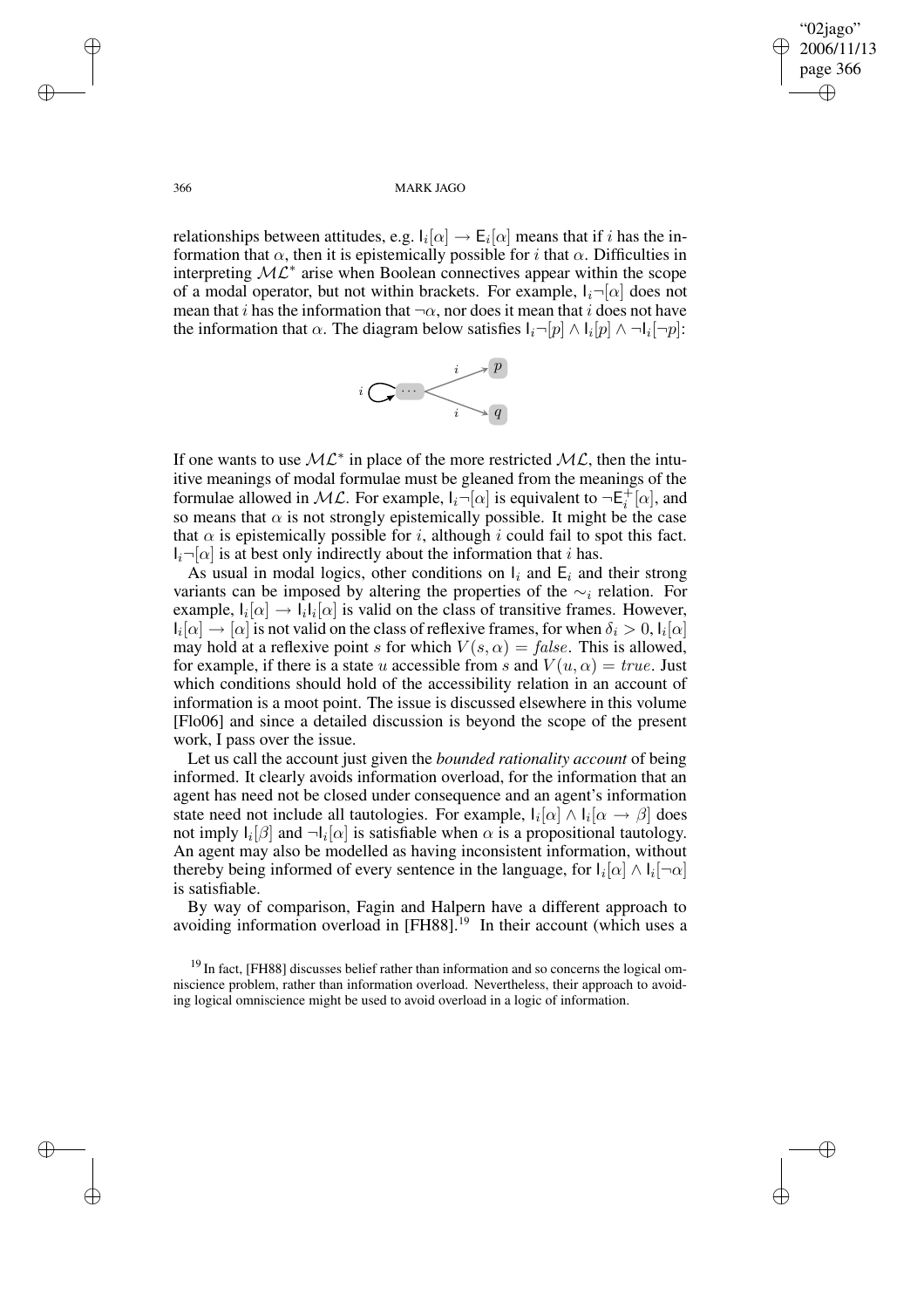✐

✐

✐

✐

"02jago" 2006/11/1 page 367

✐

✐

✐

✐

standard modal language),  $I_i \phi \wedge I_i \psi \rightarrow I_i (\phi \wedge \psi)$  is not valid. Their explanation is based on 'states of mind' of the agent: it may have the information that  $\phi$  in one state of mind and the information that  $\psi$  in another, but never put the two pieces of information together as  $\phi \wedge \psi$ . This also allows an agent to have inconsistent information: it might have the information that  $\phi$  in one state of mind and the information that  $\neg \phi$  in another. However, each frame of mind must itself be perfectly consistent and the information that holds within each is closed under consequence. Each state of mind itself then suffers from information overload. This is much less plausible. It seems perfectly possible for an agent to entertain inconsistent information in one and the same state of mind, provided that it does not discover that this information is inconsistent. This shows the superiority of the bounded rationality account of information over accounts such as Fagin and Halpern's.

Another advantage of the bounded rationality account is that it removes the temptation to confuse epistemic with metaphysical possibility. That conceivability (viewed as epistemic possibility) does not entail genuine, metaphysical possibility is evident on this view. We might ask: just what *is* an epistemic possibility? There is a temptation here to make too much of the notion ontologically. What an epistemic possibility *is*, is nothing more than the agent's inability — due to her bounded rationality — to find any explicit contradictions in what she considers possible. This is why epistemic possibility cannot be considered on a par with metaphysical possibility: in the epistemic case, what seems possible to an agent really is epistemically possible for her; though, of course, it might not be metaphysically possible in the slightest.

I will conclude this discussion by showing how to model *becoming informed* as an update on the epistemic accessibility relation  $\sim$ <sub>i</sub>. In becoming informed that  $\alpha$ , one no longer considers any states which satisfy  $\neg[\alpha]$ , or from which  $\neg[\alpha]$  can be inferred, to be possible. The information contained in  $\alpha$  for agent *i* can be captured by a restriction on  $\sim_i$  to states from which a state that supports  $[\alpha]$  is reachable in  $\delta_i$  transitions. An update by  $\alpha$  thus restricts  $\sim_i$  to pairs  $(s, u)$  such that there is a state v with  $T^{\delta_i}uv$  and  $v \Vdash [\alpha]$ . On becoming informed that  $\alpha$ , agent i gains the information that  $\alpha$ ,  $I_i[\alpha]$ . This is a fairly weak notion of becoming informed, for becoming informed that  $\alpha \wedge \beta$  need not give rise to the information that  $\alpha$  and  $\beta$ .

A stronger notion of becoming informed occurs when an agent is *explicitly* informed that  $\alpha$ , e.g. by a public announcement. After the announcement, the agent gains the information that  $\alpha$  regardless of its reasoning abilities. Even an agent i for which  $\delta_i = 0$  gains information from a public announcement. Becoming explicitly informed that  $\alpha$  can be modelled as an update that restricts  $\sim_i$  to states that support [ $\alpha$ ], i.e. to pairs  $(s, u)$  such that  $u \Vdash [\alpha]$ . On becoming explicitly informed that  $\alpha$ , agent *i* gains the *strong* information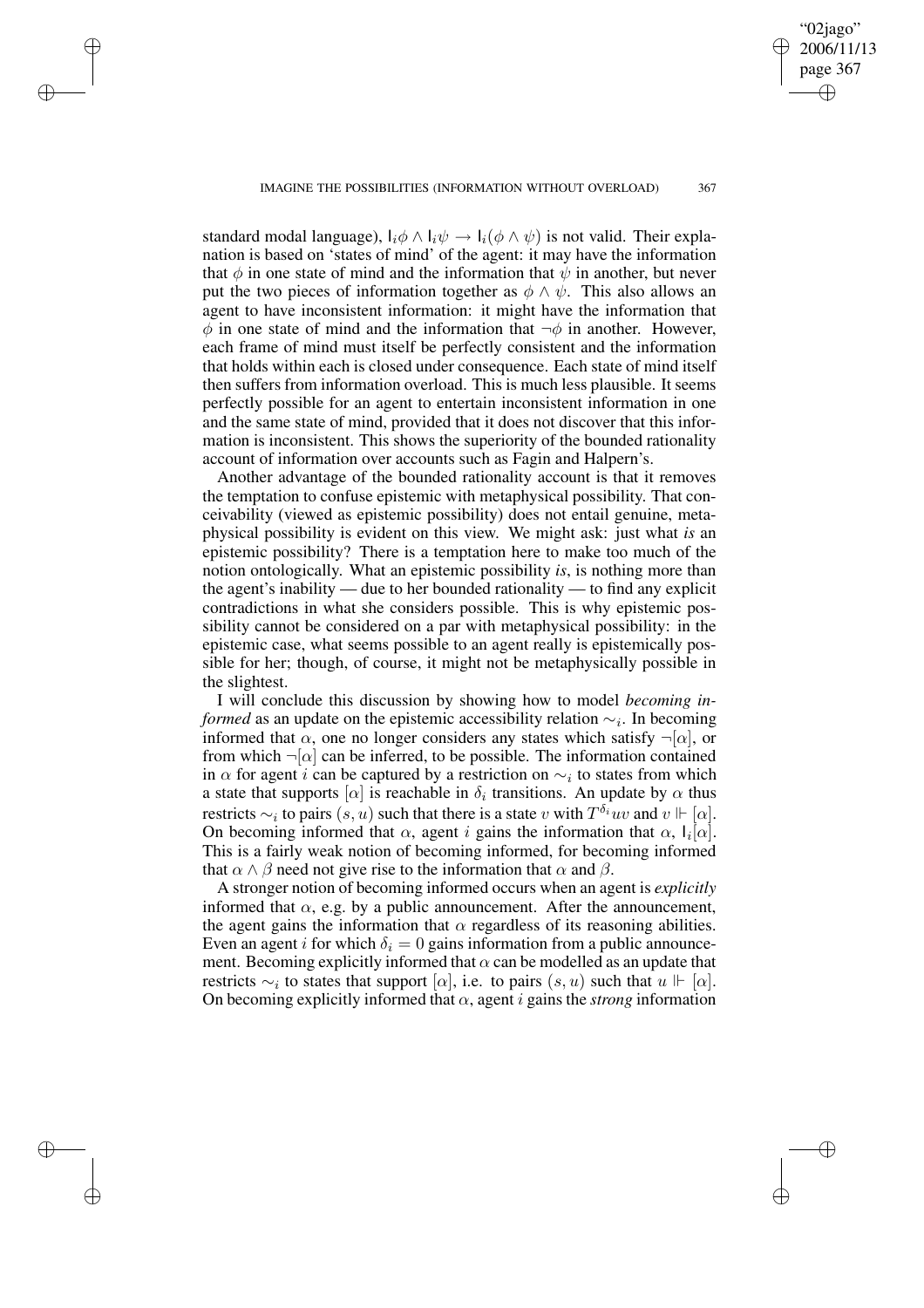"02jago" 2006/11/13 page 368 ✐ ✐

✐

✐

### 368 MARK JAGO

that  $\alpha$ ,  $I_i^+$  $i^+_{i}[\alpha]$ . Moreover, if  $\delta_i \geq 0$  then, after becoming explicitly informed that  $\alpha \wedge \beta$ , i has the information that  $\alpha$  and  $\beta$ ,  $I_i[\alpha] \wedge I_i[\beta]$ . For such agents, becoming explicitly informed that  $\alpha \wedge \beta$  entails becoming informed that  $\alpha$  and that  $\beta$ . Together, these two notions of becoming informed capture bounded rationality. They allow us to model agents that are neither perfectly rational ideal reasoners nor completely irrational logical dunces. As [Ho95] terms it (in a different context), we model agents that are neither logically omniscient nor logically ignorant.

To see how this account is advantageous, let us return to the example of agents a and b from above. Recall that they both have information that entails  $p_3$  although agent b does not realize this. Consequently, both  $p_3$  and  $\neg p_3$  are epistemic possibilities for  $b$ . If an external source remarks to both  $a$  and  $b$ that  $p_3$ , what should we expect their reactions to be? Agent  $a$ , for whom all states from which  $\neg p_3$  are derivable have been ruled out, will find this utterly uninformative. The announcement initiates an update that restricts  $\sim_i$  to states from which  $\neg p$  is not derivable in  $\delta_a$  transitions. But, since all such states are inaccessible to  $a$  to begin with, the update has no effect on  $\sim_a$ . Thus, the announcement that  $p_3$  has no informational content, as far as agent a is concerned.

However, the update does have an effect on  $\sim_b$ , eliminating the pairs  $(s_1, s_1)$  and  $(s_2, s_1)$  (recall that  $s_1 \Vdash [\neg p_3]$ ). Agent b becomes explicitly informed that  $p_3$  and so, for agent b, the announcement that  $p_3$  does have informational content. This content is modelled precisely by the effect that the update has on  $\sim_b$ . This is just as it should be. As discussed in section 3, the consequences of an agent's information, including logical truths, can be informative. I trust this highlights the benefits of the bounded rationality account of epistemic possibility over the traditional notion in terms of metaphysically or logically possible worlds.

## **REFERENCES**

- [AB75] A. R. Anderson and N. D. Belnap. *Entailment — the logic of relevance and necessity*. Princeton University Press, Princeton, NJ, 1975.
- [AJL06] N. Alechina, M. Jago, and B. Logan. Modal logics for communicating rule-based agents. In *Proceedings of ECAI 06*, 2006. To appear.
- [BH64] Y. Bar-Hillel. *Language and Information: Selected Essays on Their Theory and Application*. Addison-Wesley, London, 1964.
- [BS97] J. Barwise and J. Seligman. *Information Flow: The Logic of Distributed Systems*. Cambridge University Press, Cambridge, 1997.

✐

✐

✐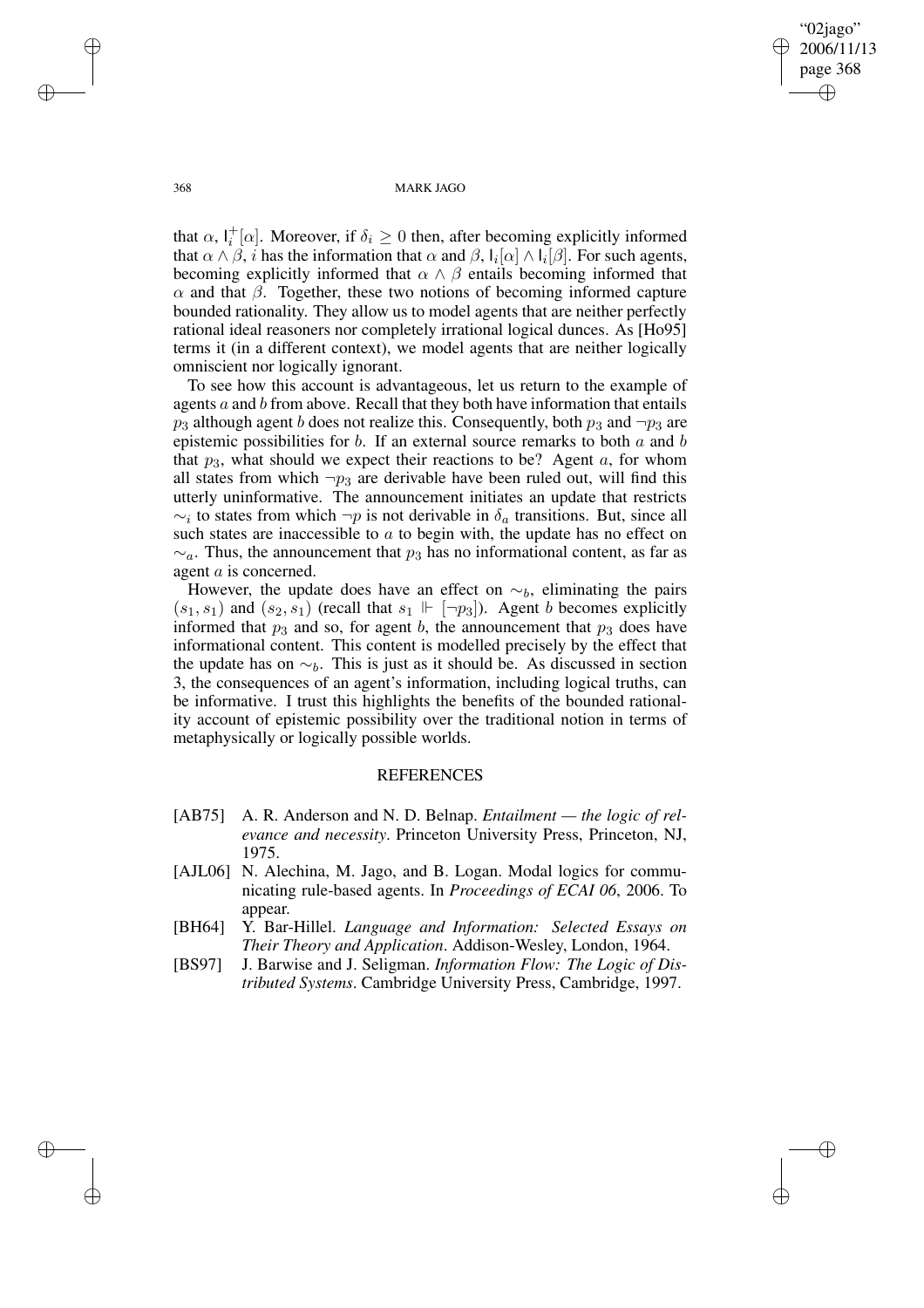IMAGINE THE POSSIBILITIES (INFORMATION WITHOUT OVERLOAD) 369

"02jago" 2006/11/13 page 369

✐

✐

✐

✐

[Cre72] M.J. Cresswell. Intensional logics and logical truth. *Journal of Philosophical Logic*, 1:2–15, 1972.

✐

✐

✐

- [Cre73] M.J. Cresswell. *Logics and Languages*. Methuen and Co., 1973.
- [DR02] J.M. Dunn and G. Restall. Relevance logic. In D. Gabbay and F. Guenthner, editors, *Handbook of Philosophical Logic*, volume 6, chapter Relevance Logic Handbook of Philosophical Logic, pages 1–136. Kluwer Academic, Dordrecht, 2002.
- [Dre81] F. I. Dretske. *Knowledge and the Flow of Information*. Blackwell, Oxford, 1981.
- [FH88] R. Fagin and J.Y. Halpern. Belief, awareness and limited reasoning. *Artificial Intelligence*, 34:39–76, 1988.
- [FHV90] R. Fagin, J.Y. Halpern, and M.Y. Vardi. A nonstandard approach to the logical omniscience problem. In R. Parikh, editor, *Proceedings of the Third Conference on Theoretical Aspects of Reasoning about Knowledge*, pages 41–55. Morgan Kaufmann, 1990.
- [Flo04] L. Floridi. Outline of a theory of strongly semantic information. *Minds and Machines*, 14(2):197–222, 2004.
- [Flo05a] L. Floridi. Is information meaningful data? *Philosophy and Phenomenological Research*, 70(2):351–370, 2005.
- [Flo05b] L. Floridi. Semantic conceptions of information. The Stanford Encyclopedia of Philosophy, Winter 2005.
- [Flo06] L. Floridi. The logic of being informed. *Logique et Analyse*, 49, December 2006.
- [Fre64] Gottlob Frege. *The Basic Laws of Arithmetic*, chapter The Russell Paradox, pages 127–143. University of California Press, Berkeley, 1964.
- [Gri89] H. P. Grice. *Studies in the Way of Words*. Harvard University Press, Cambridge, Mass., 1989.
- [Hin62] J. Hintikka. *Knowledge and belief: an introduction to the logic of the two notions*. Cornell University Press, Ithaca, N.Y., 1962.
- [Hin75] J. Hintikka. Impossible possible worlds vindicated. *Journal of Philisophical Logic*, 4:475–484, 1975.
- [Ho95] D.N. Ho. Logical omniscience vs. logical ignorance. In C.P. Pereira and N. Mamede, editors, *Proceedings of EPIA'95*, volume 990 of *LNAI*, pages 237–248. Springer, 1995.
- [Jag05] Mark Jago. Modelling assumption-based reasoning using contexts. In *Proceedings of the Contextual Representation and Reasoning workshop*. CEUR electronic proceedings, 2005.
- [Jag06a] Mark Jago. *Logicsfor Resource-Bounded Agents*. PhD thesis, University of Nottingham, 2006. Forthcoming.
- [Jag06b] Mark Jago. Rule-based and resource-bounded: A new look at epistemic logic. In *Proceedings of the Logics for Resource-Bounded Agents workshop*, ESSLLI 06, 2006. To appear.